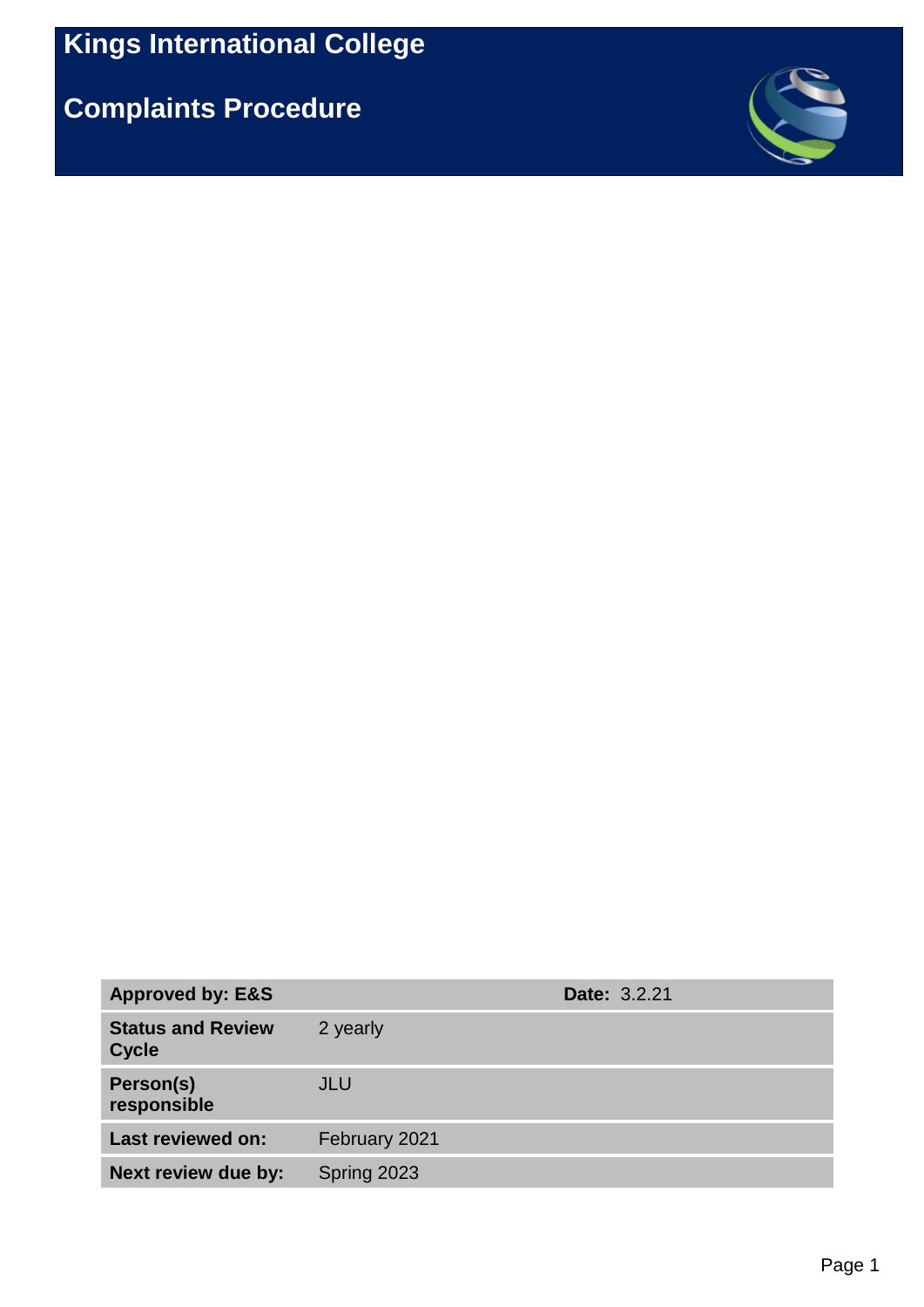## **Contents**

| Addendum to Secondary schools' complaints procedures in relation to appeals regarding Teacher |  |
|-----------------------------------------------------------------------------------------------|--|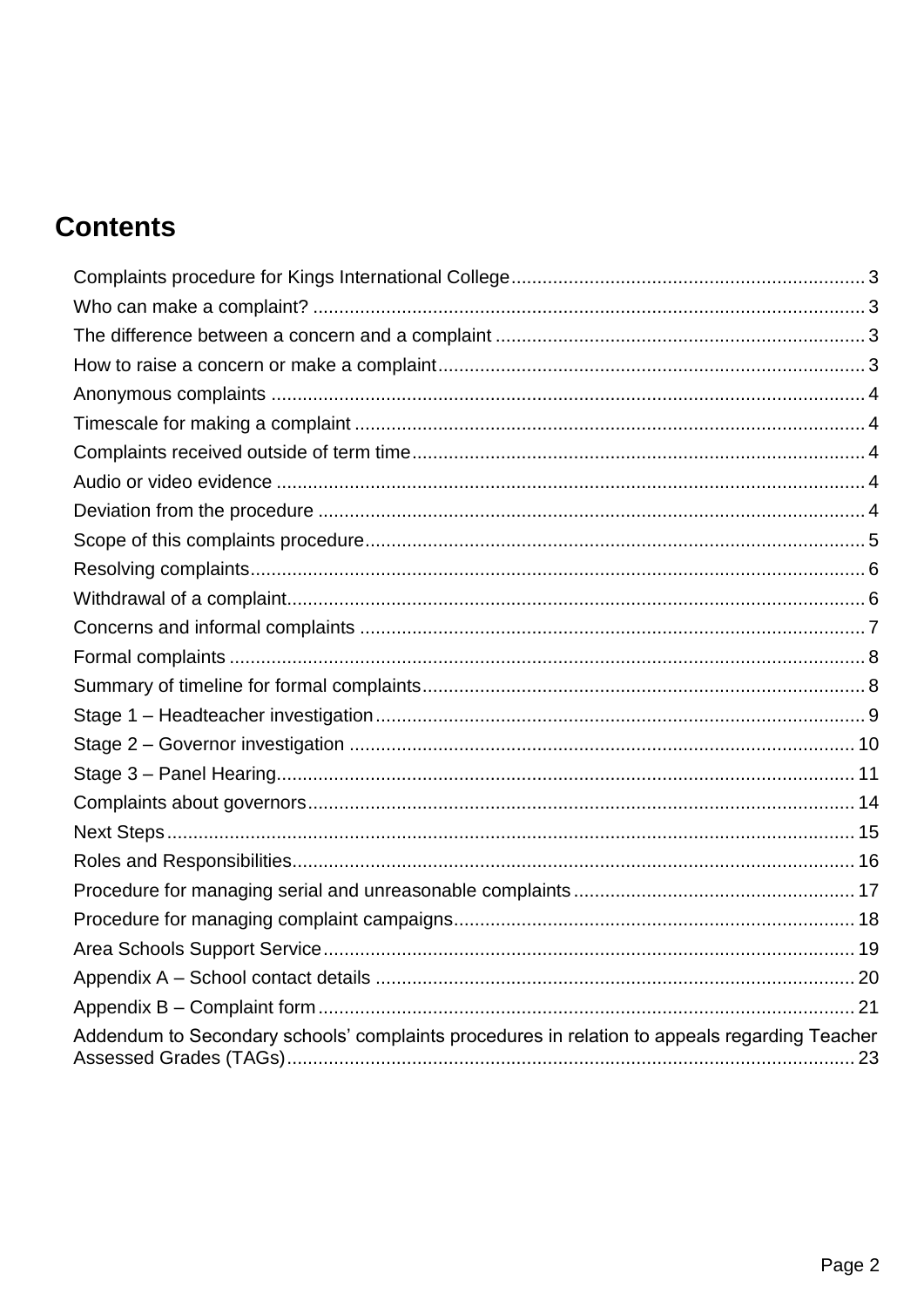### <span id="page-2-0"></span>**Complaints procedure for Kings International College**

### <span id="page-2-1"></span>**Who can make a complaint?**

This complaints procedure is not limited to parents or carers of children that are registered at the school. Any person, including members of the public, may make a complaint to Kings International College about any provision of facilities or services that we provide. Unless complaints are dealt with under separate statutory procedures (such as appeals relating to exclusions or admissions), we will use this complaints procedure.

### <span id="page-2-2"></span>**The difference between a concern and a complaint**

A concern may be defined as '*an expression of worry or doubt over an issue considered to be important for which reassurances are sought'*.

A complaint may be defined as '*an expression of dissatisfaction however made, about actions taken or a lack of action'.*

It is in everyone's interest that concerns and complaints are resolved at the earliest possible stage. Many issues can be resolved informally, without the need to use the formal stages of the complaints procedure. Kings International College takes concerns seriously and will make every effort to resolve the matter as quickly as possible.

If you have difficulty discussing a concern with a particular member of staff, we will respect your views. In these cases, you will be referred to an appropriate alternative staff member. Similarly, if the member of staff directly involved feels unable to deal with a concern, you will be referred to another staff member. The member of staff may be more senior but does not have to be. The ability to consider the concern objectively and impartially is more important.

We understand however, that there are occasions when people would like to raise their concerns formally. In this case, Kings International College will attempt to resolve the issue internally, through the stages outlined within this complaints procedure.

### <span id="page-2-3"></span>**How to raise a concern or make a complaint**

A concern can be raised in person, in writing or by telephone. They may also be made by a third party acting on behalf of the person with the concern, as long as they have appropriate consent to do so. Concerns should be raised with either the class teacher or headteacher.

If the issue remains unresolved, the next step is to make a formal complaint, using the Complaint form (Appendix B). If you require assistance with completing the form, please contact the school office.

Complainants should not approach individual governors to raise concerns or complaints. They have no power to act on an individual basis and it may also prevent them from considering complaints at a later stage of the procedure.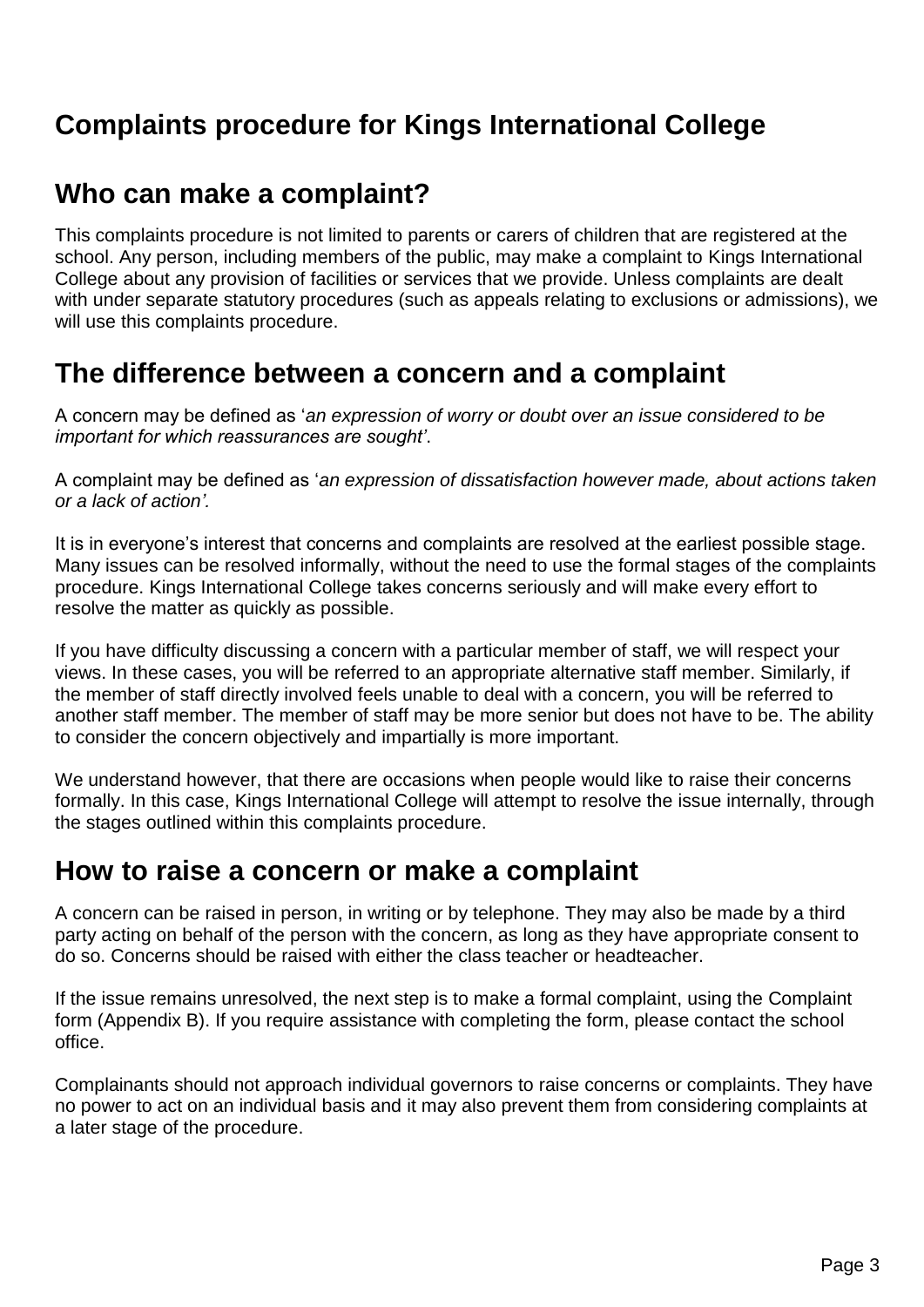A template complaint form is included at the end of this procedure, for use at any stage of the procedure as required. If you require help in completing the form, please contact the school office. You can also ask a third-party organisation such as the Citizens Advice to help you.

In accordance with equality law, we will consider making reasonable adjustments if required, to enable complainants to access and complete this complaints procedure. For instance, providing information in alternative formats, assisting complainants in raising a formal complaint or holding meetings in accessible locations.

## <span id="page-3-0"></span>**Anonymous complaints**

We will not normally investigate anonymous complaints. However, the Headteacher or Chair of Governors, if appropriate, will determine whether the complaint warrants an investigation.

## <span id="page-3-1"></span>**Timescale for making a complaint**

You must raise the complaint within three months of the incident or, where a series of associated incidents have occurred, within three months of the last of these incidents. We will consider complaints made outside of this time frame only if exceptional circumstances apply.

## <span id="page-3-2"></span>**Complaints received outside of term time**

We will consider complaints made outside of term time to have been received on the first school day after the holiday period.

## <span id="page-3-3"></span>**Audio or video evidence**

Complainants should make sure they obtain informed consent from all parties present before recording conversations or meetings. In line with DfE guidance, we do not normally accept electronic recordings as evidence when we are asked to consider a complaint. Unless exceptional circumstances apply, we will not accept, as evidence, recordings of conversations that were obtained covertly and without informed consent of all parties being recorded.

### <span id="page-3-4"></span>**Deviation from the procedure**

There may be occasions when it's necessary or reasonable to deviate from the published complaints procedure. In these cases, the complainant will be kept informed and reasons for the deviation given.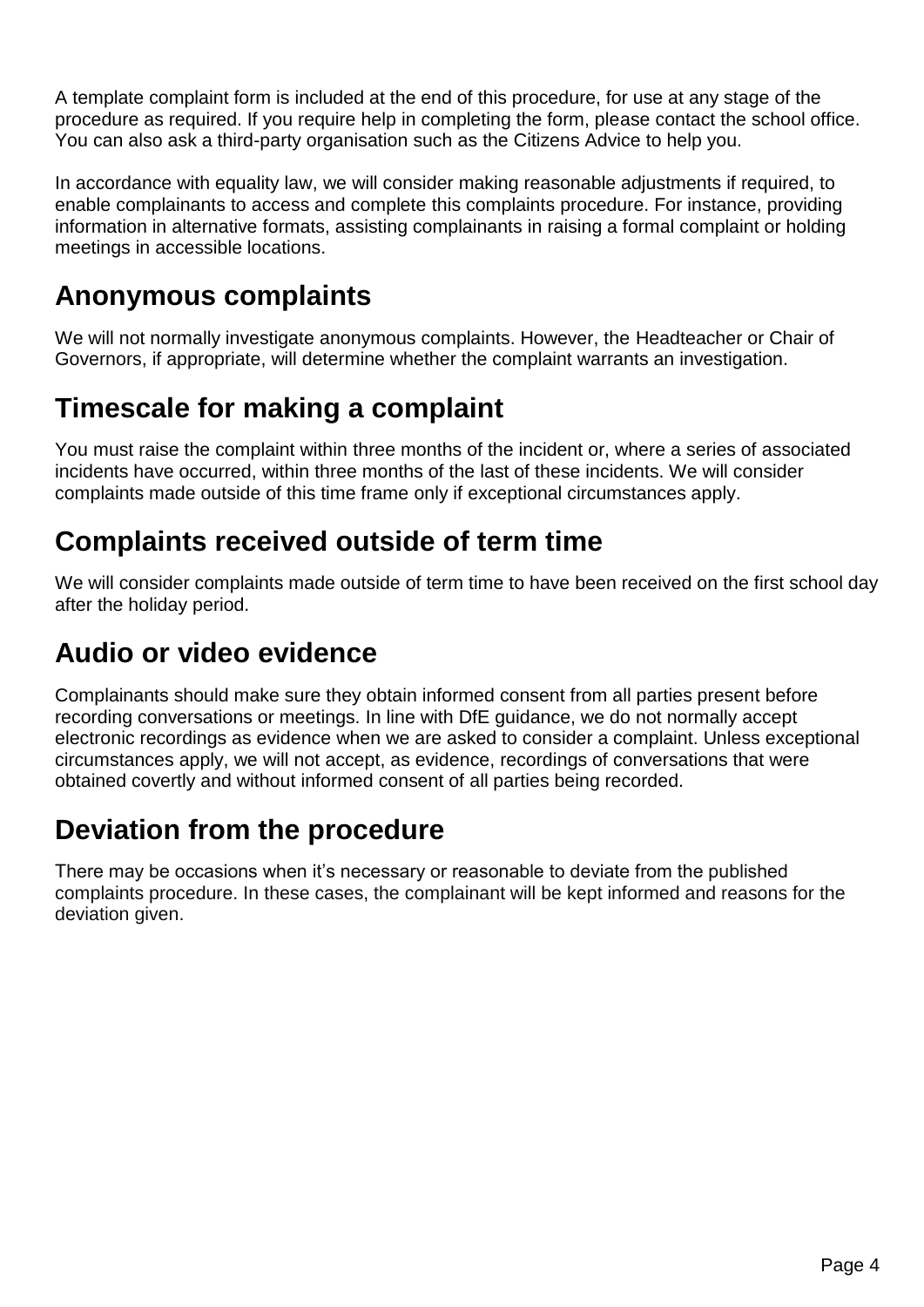## <span id="page-4-0"></span>**Scope of this complaints procedure**

This procedure covers all complaints about any provision of community facilities or services by Kings International College, other than complaints that are dealt with under other statutory procedures, including those listed below.

| <b>Exceptions</b>                  | Who to contact                                                                                                                                               |  |
|------------------------------------|--------------------------------------------------------------------------------------------------------------------------------------------------------------|--|
| Admissions                         | Concerns about admissions, statutory assessments of Special Educational                                                                                      |  |
| to schools                         | Needs, or school re-organisation proposals should be raised with the relevant                                                                                |  |
| Statutory                          | local authority                                                                                                                                              |  |
| assessment                         |                                                                                                                                                              |  |
| s of Special                       |                                                                                                                                                              |  |
| Educational                        |                                                                                                                                                              |  |
| <b>Needs</b>                       |                                                                                                                                                              |  |
| School<br>re-                      |                                                                                                                                                              |  |
| organisation                       |                                                                                                                                                              |  |
| proposals<br><b>Matters likely</b> | Complaints about child protection matters are handled under our child                                                                                        |  |
| to require a                       | protection and safeguarding policy and in accordance with relevant statutory                                                                                 |  |
| Child                              | guidance.                                                                                                                                                    |  |
| Protection                         | If you have serious concerns, you may wish to contact the Local Authority                                                                                    |  |
| Investigation                      | Designated Officer (LADO) who has local responsibility for safeguarding or the                                                                               |  |
|                                    | Surrey Children's Single Point of Access (C-SPA) on 0300 470 9100.                                                                                           |  |
| <b>Exclusion of</b>                | Further information about raising concerns about exclusion can be found at:<br>www.gov.uk/school-discipline-exclusions/exclusions.                           |  |
| children from                      |                                                                                                                                                              |  |
| school*                            | *complaints about the application of the behaviour policy can be made through<br>the school's complaints procedure.                                          |  |
|                                    | https://www.kingsinternational.co.uk/uploads/1/1/8/7/118746955/behaviour_po                                                                                  |  |
|                                    | licyjul.pdf                                                                                                                                                  |  |
| Whistleblowi                       | We have an internal whistleblowing procedure for all our employees, including                                                                                |  |
| ng                                 | temporary staff and contractors.                                                                                                                             |  |
|                                    | The Secretary of State for Education is the prescribed person for matters<br>relating to education for whistle-blowers in education who do not want to raise |  |
|                                    | matters direct with their employer. Referrals can be made at:                                                                                                |  |
|                                    | www.education.gov.uk/contactus.                                                                                                                              |  |
|                                    | Volunteer staff who have concerns about our school should complain through                                                                                   |  |
|                                    | the school's complaints procedure. You may also be able to complain direct to                                                                                |  |
|                                    | the LA or the Department for Education (see link above), depending on the                                                                                    |  |
| <b>Staff</b>                       | substance of your complaint.<br>Complaints from staff will be dealt with under the school's internal grievance                                               |  |
| grievances                         | procedures.                                                                                                                                                  |  |
| <b>Staff</b>                       | Complaints about staff will be dealt with under the school's internal disciplinary                                                                           |  |
| conduct                            | procedures, if appropriate.                                                                                                                                  |  |
|                                    | Complainants will not be informed of any disciplinary action taken against a                                                                                 |  |
|                                    | staff member as a result of a complaint. However, the complainant will be<br>notified that the matter is being addressed.                                    |  |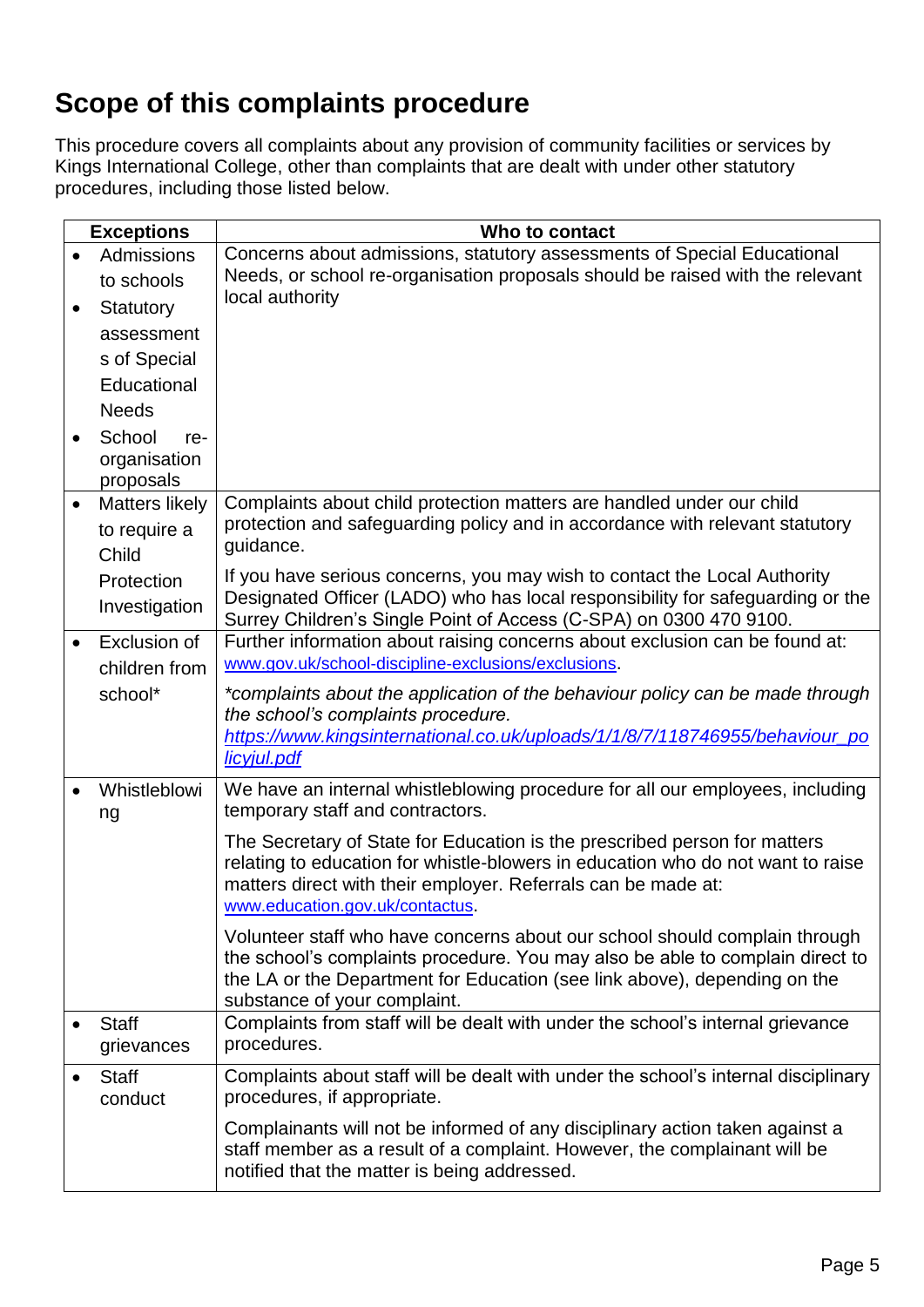|           | Complaints      | Providers should have their own complaints procedure to deal with complaints |
|-----------|-----------------|------------------------------------------------------------------------------|
|           | about           | about service. Please contact them direct.                                   |
|           | services        |                                                                              |
|           | provided by     |                                                                              |
|           | other           |                                                                              |
|           | providers       |                                                                              |
|           | who may         |                                                                              |
|           | use school      |                                                                              |
|           | premises or     |                                                                              |
|           | facilities      |                                                                              |
| $\bullet$ | <b>National</b> | Please contact the Department for Education at:                              |
|           | Curriculum -    | www.education.gov.uk/contactus                                               |
|           | content         |                                                                              |

If other bodies are investigating aspects of the complaint, for example the police, local authority (LA) safeguarding teams or Tribunals, this may impact on our ability to adhere to the timescales within this procedure or result in the procedure being suspended until those public bodies have completed their investigations. If this happens, we will inform you of a proposed new timescale.

If a complainant commences legal action against Kings International College in relation to their complaint, we will consider whether to suspend the complaints procedure until those legal proceedings have concluded.

## <span id="page-5-0"></span>**Resolving complaints**

At each stage in the procedure, Kings International College wants to resolve the complaint. If appropriate, we will acknowledge that the complaint is upheld in whole or in part. In addition, we may offer one or more of the following:

- an explanation
- an admission that the situation could have been handled differently or better
- an assurance that we will try to ensure the event complained about will not recur
- an explanation of the steps that have been or will be taken to help ensure that it will not happen again and an indication of the timescales within which any changes will be made
- an undertaking to review school policies in light of the complaint
- an apology.

In addition, mediation can provide a helpful mechanism for discussion when a complaint is raised, and can help to rebuild the relationship between parties once all of the investigative stages of the complaints procedure have been complete.

## <span id="page-5-1"></span>**Withdrawal of a complaint**

If a complainant wants to withdraw their complaint, we will ask them to confirm this in writing.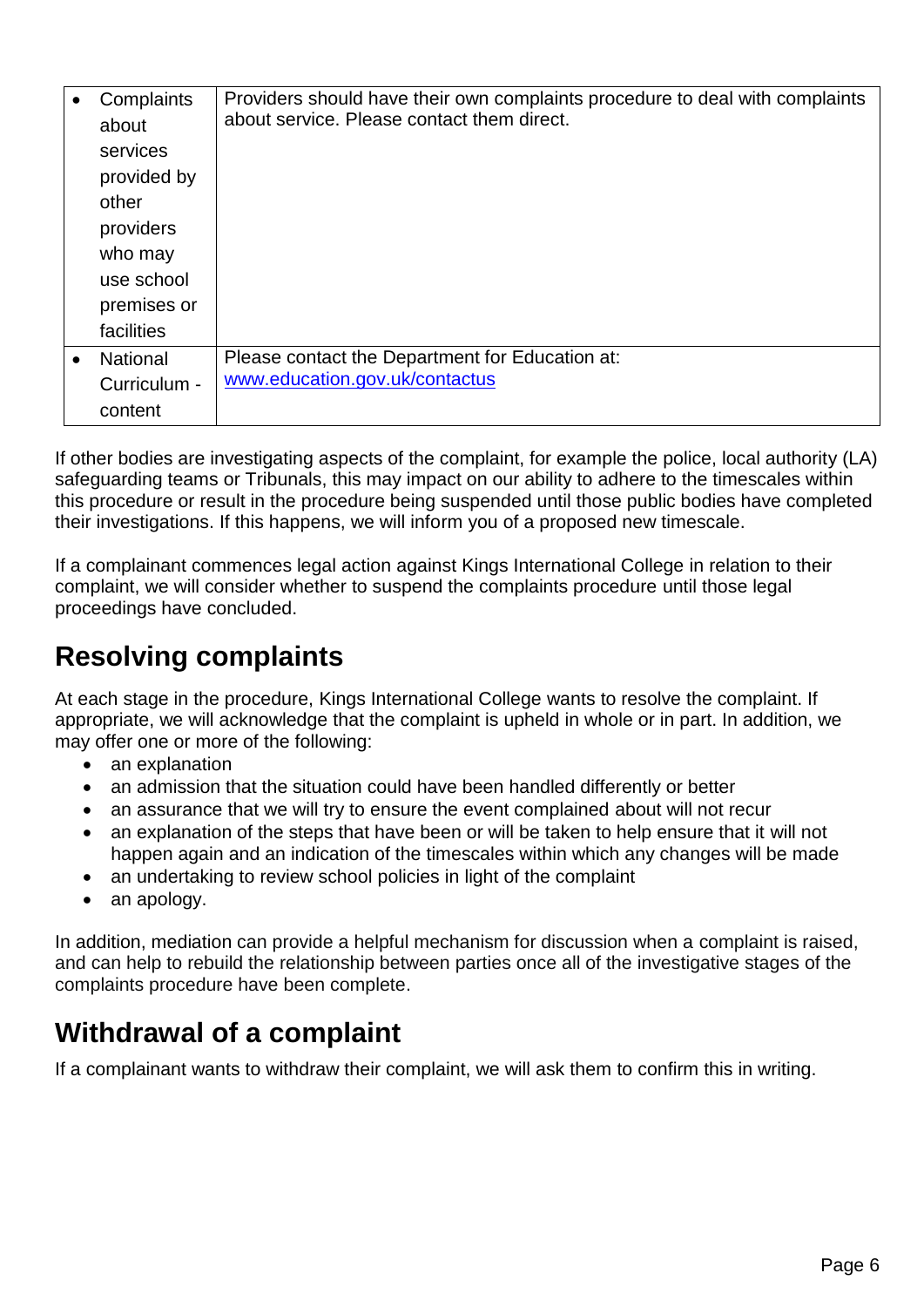## <span id="page-6-0"></span>**Concerns and informal complaints**

It is to be hoped that most concerns can be expressed and resolved on an informal basis, within 10 school working days.

Concerns should be raised with either the class teacher, year head/subject head or Headteacher. Complainants should not approach individual governors to raise concerns or complaints. They have no power to act on an individual basis and it may also prevent them from considering complaints at a later stage of the procedure.

If the issue remains unresolved, the next step is to make a formal complaint.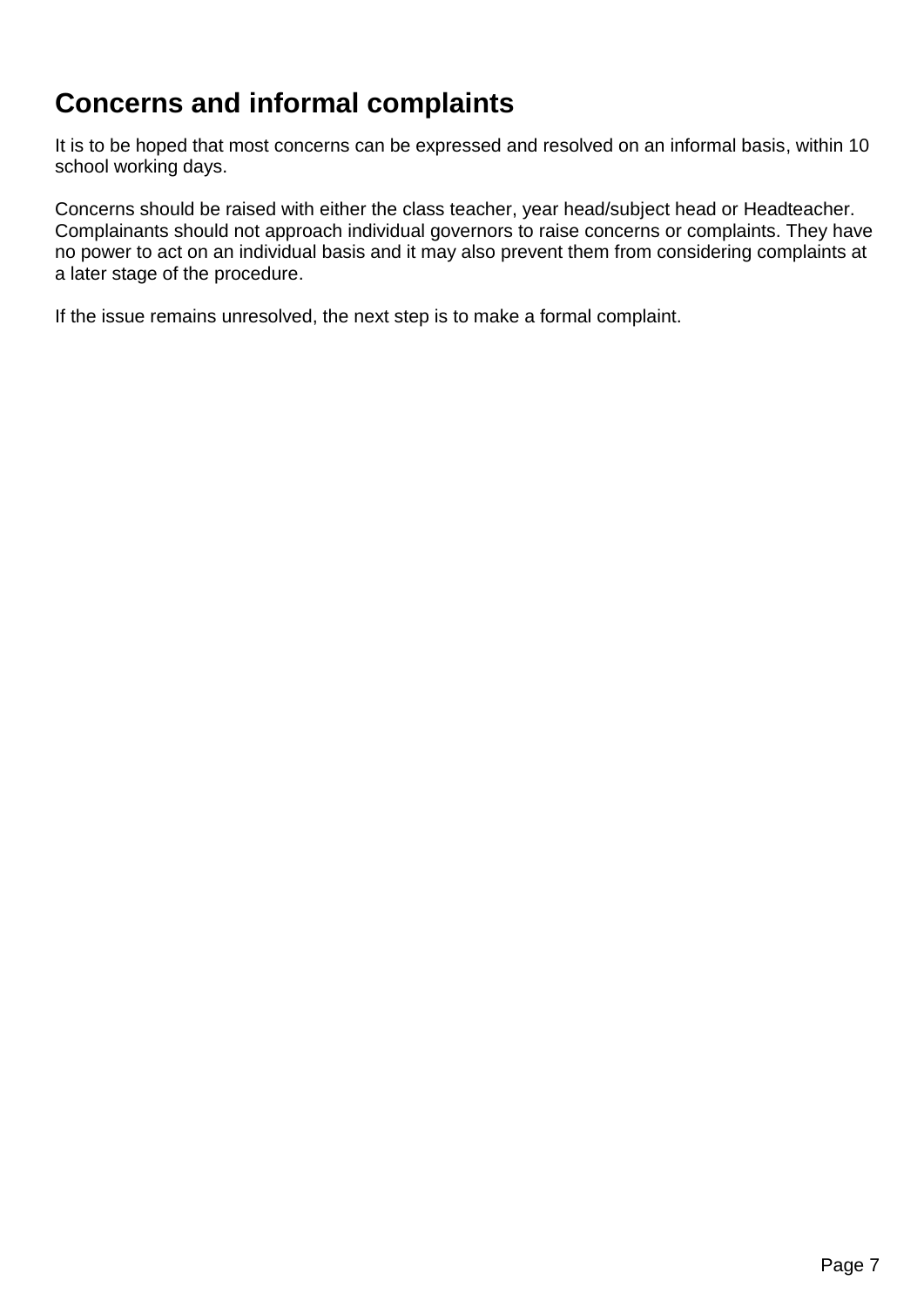## <span id="page-7-0"></span>**Formal complaints**

## <span id="page-7-1"></span>**Summary of timeline for formal complaints**



#### **Stage 1 Headteacher Investigation**

- Acknowledgement of receipt of complaint to be sent within 3 days of receipt of the complaint.
- Complaint to be investigated and written response to be received by complainant within 15 days of receipt of the formal complaint.

#### **Stage 2 Governor Investigation**

- If the complainant believes that their complaint has not been fully addressed at stage 1, they may request to move to stage 2. This request must be made within 10 days of the receipt of the outcome letter at stage 1.
- Acknowledgement of receipt of complaint to be sent within 3 days of receipt of the complaint.
- Complaint to be investigated and written response to be received by complainant within 15 days of receipt of the stage 2 formal complaint.

#### **Stage 3 Governor Panel Hearing**

- If the complainant believes that their complaint has not been fully addressed at stage 2, they may request to move to stage 3. This request must be made within 10 days of the receipt of the outcome letter at stage 2.
- Acknowledgement of receipt of request to escalate complaint to stage 3 to be sent within 5 days.
- Hearing to be held within 30 days of receipt of request to go to stage 3.
- Paperwork for Stage 3 hearing to be received from all parties at least 10 days before the hearing.
- Paperwork for Stage 3 hearing to be sent to all parties at least 5 days before the hearing.
- Outcome letter from panel to be received by complainant within 10 days of the hearing.

#### **Note: In all cases, timescales refer to school days so exclude weekends, school holidays and INSET days**.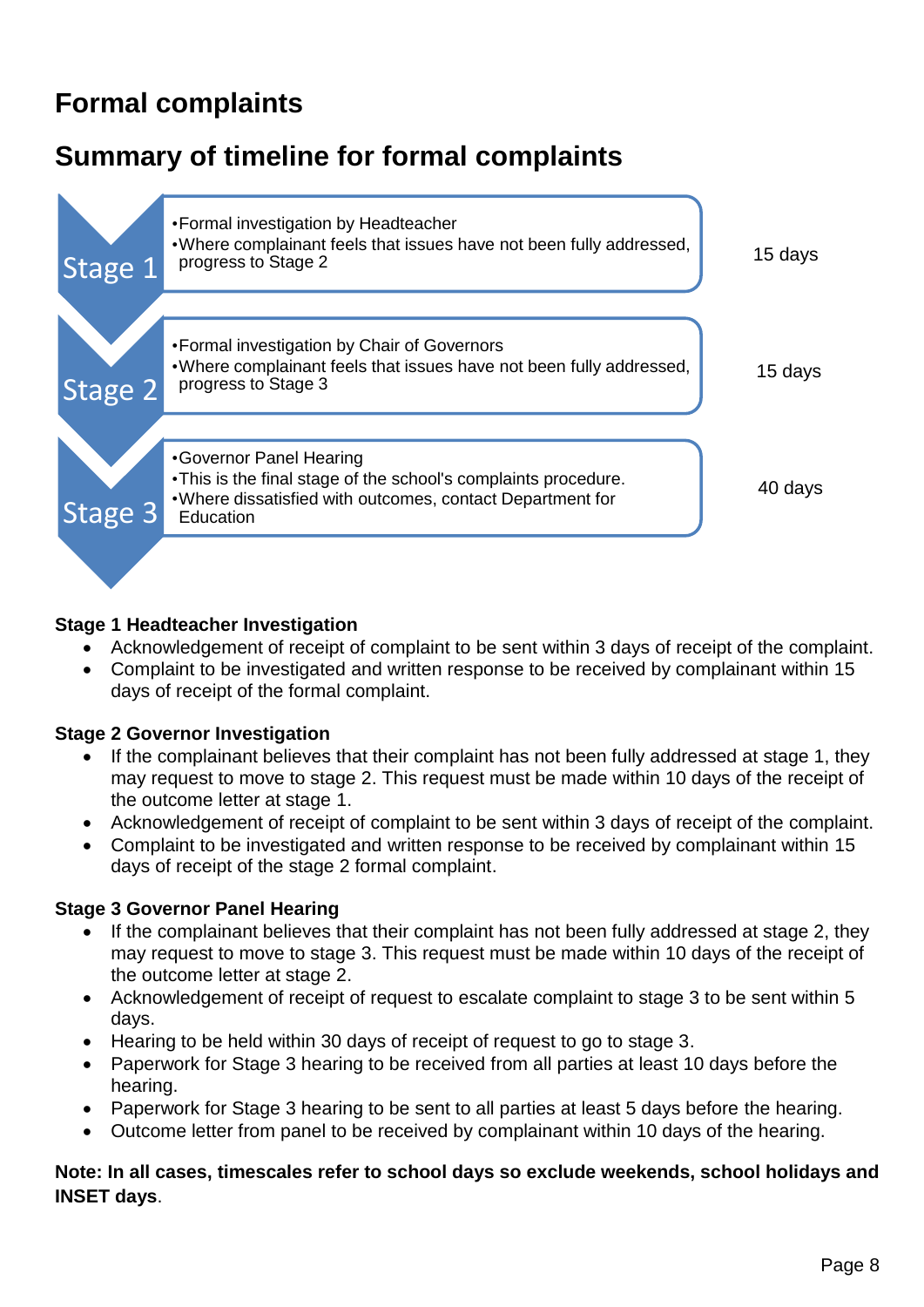<span id="page-8-0"></span>Formal complaints must be made to the Headteacher (unless they are about the Headteacher), using the Complaint form (see Appendix A for the contact details of the Headteacher, and Appendix B for a copy of the form). The form is useful as it ensures that relevant information is communicated at the outset.

The Headteacher will record the date the complaint is received and will acknowledge receipt of the complaint in writing (either by letter or email) within **3 school days**.

Within this response, the Headteacher will seek to clarify the nature of the complaint, ask what remains unresolved and what outcome the complainant would like to see. The Headteacher can consider whether a face to face meeting is the most appropriate way of doing this.

#### *Note: The Headteacher may delegate the investigation to another member of the school's senior leadership team but not the decision to be taken.*

During the investigation, the Headteacher (or investigator) will:

- if necessary, interview those involved in the matter and/or those complained of, allowing them to be accompanied if they wish
- keep a written record of any meetings/interviews in relation to their investigation.

At the conclusion of their investigation, the Headteacher will provide a formal written response within **15 school days** of the date of receipt of the complaint.

If the Headteacher is unable to meet this deadline, they will provide the complainant with an update and revised response date.

The response will detail any actions taken to investigate the complaint and provide a full explanation of the decision made and the reason(s) for it. Where appropriate, it will include details of actions Kings International College will take to resolve the complaint.

The Headteacher will advise the complainant of how to escalate their complaint if they believe it has not been fully addressed at this stage.

If the complaint is about the Headteacher, or a member of the governing body (including the Chair or Vice-Chair), a suitably skilled governor will be appointed to complete all the actions at Stage 2.

Complaints about the Headteacher or member of the governing body must be made to the Clerk, via the school office.

If the complaint is:

- jointly about the Chair and Vice Chair or
- the entire governing body or
- the majority of the governing body

The complaint will move to Stage 2 and will be considered by an independent investigator appointed by the governing body. At the conclusion of their investigation, the independent investigator will provide a formal written response to the complainant with a copy to the Headteacher.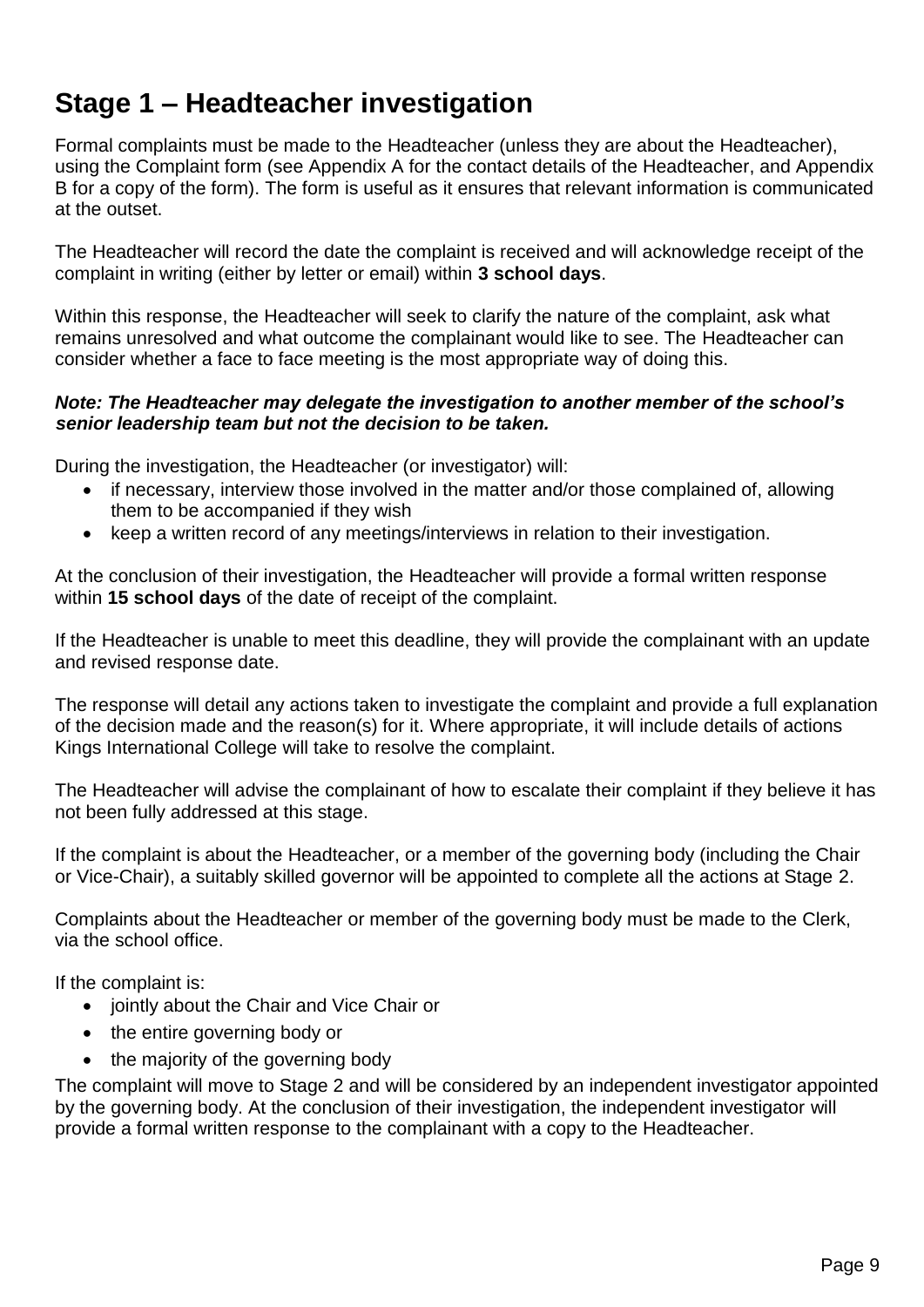## <span id="page-9-0"></span>**Stage 2 – Governor investigation**

If the complainant believes that their complaint has not been fully addressed at Stage 1, they may request a Governor investigation. This should be done in writing (preferably on the Complaint Form (see Appendix A for the contact details of the Chair of Governors, and Appendix B for a copy of the form).

The Chair of Governors may choose to delegate the investigation of the complaint to a Nominated Governor who may, at the sole discretion of the Chair of Governors, be independent of the school. The investigating governor will have had no prior involvement in the complaint.

Receipt of the complaint form will be acknowledged. In most cases the complainant will be invited to meet with the Chair of Governors/ Nominated Governor at the outset of the process. The aim of this meeting is to enable the Chair of Governors/ Nominated Governor to understand the scope of the complaint and desired outcomes prior to commencing their investigation.

The Chair of Governors/Nominated Governor will consider all relevant evidence; this may include but is not limited to:

- evidence and outcome from Stage 1 investigation if applicable
- a statement from the complainant
- where relevant a meeting with/statement from an individual who is the subject of the complaint
- any previous correspondence regarding the complaint
- any supporting documents from all parties
- interviews with /statements from anyone related to the complaint
- relevant policies and whether they were followed

After considering the available evidence, the Chair of Governors/Nominated Governor may:

- uphold the complaint and direct that certain action be taken to resolve it
- not uphold the complaint and provide the complainant with details of the Stage 3 complaint review process
- uphold the complaint in part: in other words, the Chair of Governors/Nominated Governor may find one aspect of the complaint to be valid, but not another aspect. They may recommend certain action to be taken to resolve any aspect that they find in favour of the complainant.

The Chair of Governors/Nominated Governor should inform the complainant of their decision in writing within **15 school days of receipt of the complaint**. They should explain clearly why they have come to the decision that they made. They should detail any agreed actions as a result of the complaint. Finally, they should provide the complainant with details of how to progress the complaint to Stage 3 if they believe that their complaint has not been fully addressed, providing them with the contact details of the Clerk to the Governing Body (Appendix A). Should the complaint not be resolved mediation should be considered. This can be arranged through the Area Schools Support Service and will be impartial and objective.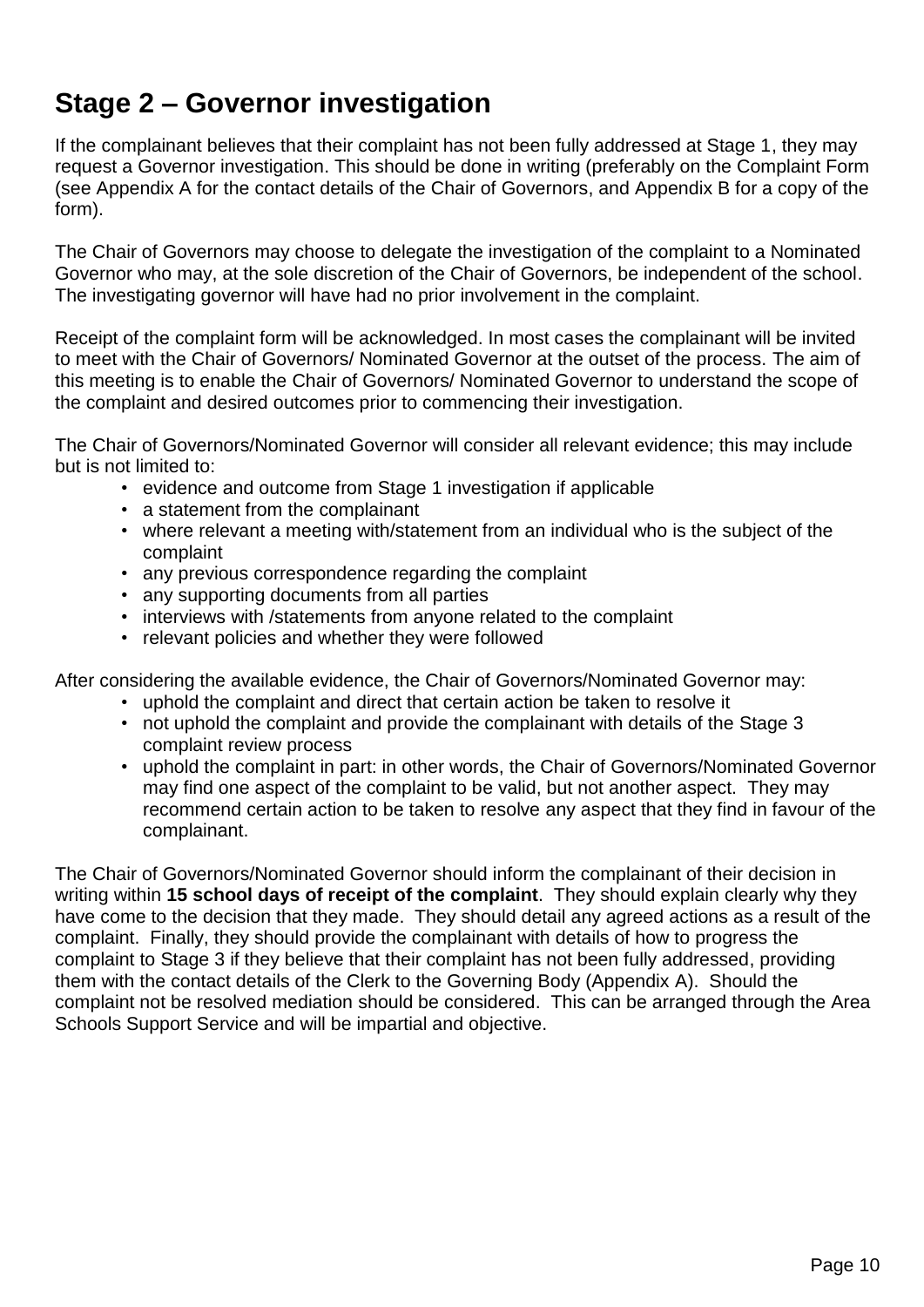## <span id="page-10-0"></span>**Stage 3 – Panel Hearing**

If the complainant does not believe that their complaint has been fully addressed at Stage 2 and wishes to take the matter further, they can escalate the complaint to Stage 3. This consists of a Panel hearing with at least three governors who were not directly involved in the matters detailed in the complaint or in any previous investigation, with consideration being given to one of whom being an independent governor. Complainants can request an independent complaints committee if they believe there is likely to be bias in the [proceedings.](https://www.gov.uk/government/publications/school-complaints-procedures/best-practice-advice-for-school-complaints-procedures-2019#bias-in-the-proceedings) They should provide evidence of bias in support of their request, as it is the panel's decision whether to agree to it. If the appearance of bias is sufficient to taint the decision reached, then it is recommended that the panel grants such requests.

This is the final stage of the school's complaints procedure.

#### **Timeline**

A request to escalate to Stage 3 must be made to the Clerk, via the school office, within **10 school days** of receipt of the Stage 2 response. Requests received outside of this time frame will only be considered if exceptional circumstances apply and are explained to the Clerk at the same time that the request for a Stage 3 hearing is made.

The Clerk will record the date the complaint is received and acknowledge receipt of the complaint in writing (either by letter or email) within **5 school days**.

The Clerk will write to the complainant to inform them of the date of the meeting. They will aim to convene a meeting within **30 school days** of receipt of the Stage 3 request. If this is not possible, the Clerk will provide an anticipated date and keep the complainant informed. If the complainant rejects the offer of three proposed dates, without good reason, the Clerk will decide when to hold the meeting. In this case the Panel will meet, with the Clerk and Area Schools Officer in attendance, and consider the complaint on the basis of written submissions from both parties, with neither party being present.

At least **15 school days** before the meeting, the Clerk will:

• confirm and notify both parties of the date, time and venue of the meeting, ensuring that, if the complainant is invited, the dates are convenient to all parties and that the venue and proceedings are accessible and

• inform both parties that copies of any further evidence should be submitted to the clerk at least **10 school days** before the meeting. Any evidence submitted after this, including on the day of the hearing, will only be considered in exceptional circumstances with the agreement of the panel, whose decision is final.

Any written material will be collated and circulated by the clerk to all parties so that it is received at least **5 school days** before the date of the meeting. The Panel will not normally accept, as evidence, recordings of conversations that were obtained covertly and without the informed consent of all parties being recorded.

#### **Attendees at the meeting**

The Clerk will invite the following parties:

- a panel of three governors, one or more of whom may be independent of the school
- the complainant
- the Headteacher
- investigating member of SLT (if appropriate)
- the investigating governor who dealt with the complaint at Stage 2
- relevant witnesses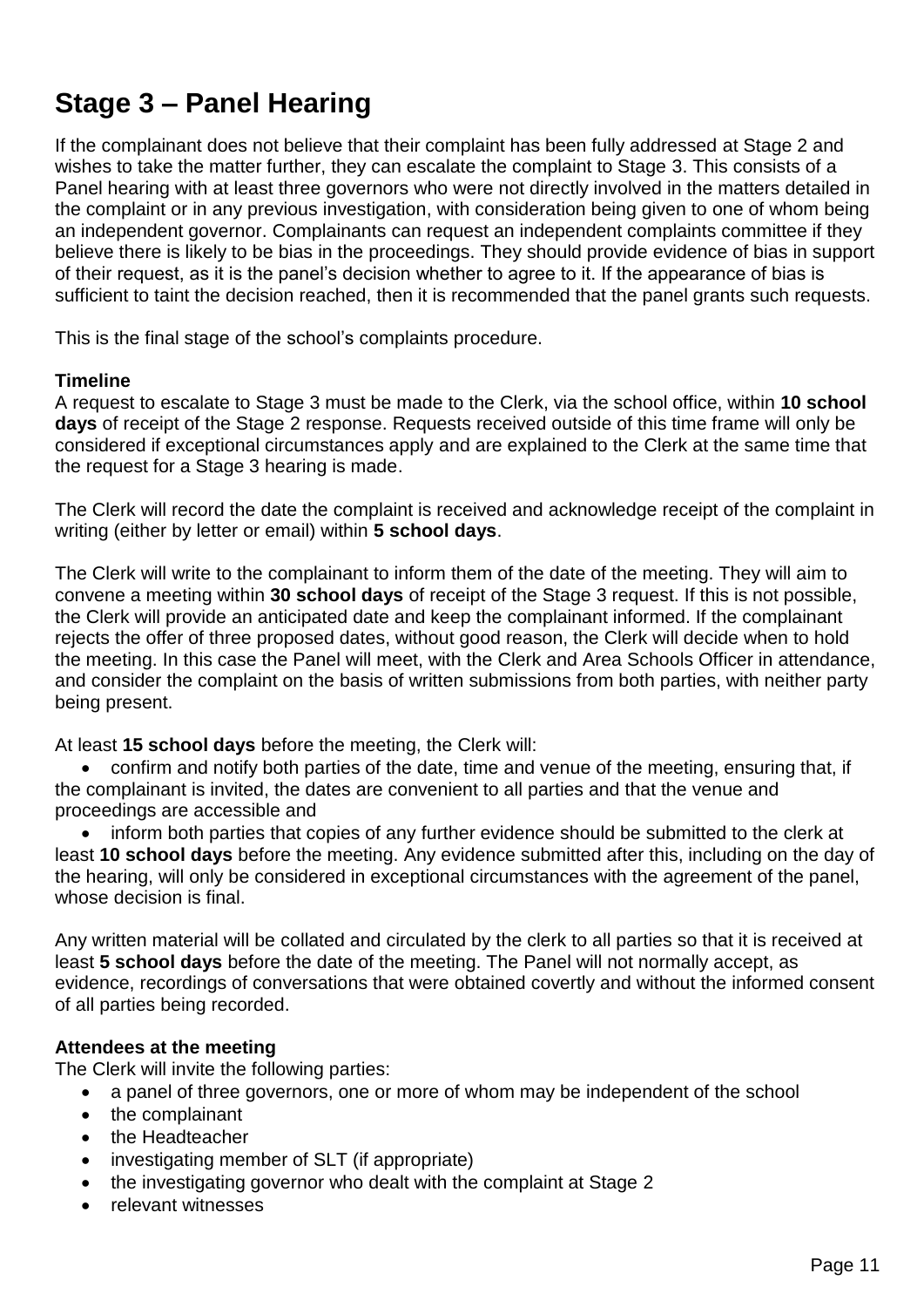• Area Schools Support Service representative (procedural advice).

The complainant may ask to be accompanied to the meeting by a supportive companion, interpreter or advocate. It is not advisable for this person to be a member of the school community, for reasons of confidentiality and to avoid conflict of interest. The complainant must advise the Clerk to the Complaint Review Panel of the name and role of this additional person prior to the hearing, and the Clerk will seek agreement from the chair of the Panel. If the additional person is attending as an advocate, they will be presenting the complainant's case and speaking on their behalf, and therefore the complainant will not be able to address the Panel directly. If the additional person is attending as a supportive companion they will not be able to address the Panel directly.

As this is not a legal process, neither party may bring legal representation with them except in exceptional circumstances, by prior agreement of the Panel.

If the attendance of any pupils is required at the hearing, parental permission will be sought if the pupil is under the age of 18. Extra care will be taken to consider the vulnerability of children where they are present at a complaints hearing. The Panel should respect the views of the child/young person and give them equal consideration to those of adults. If the child/young person is the complainant, the Panel should ask in advance if any support is needed to help them present their complaint. Where the child/young person's parent is the complainant, the Panel should give the parent the opportunity to say which parts of the meeting, if any, the child/young person needs to attend. However, the parent should be advised that agreement might not always be possible if the parent wishes the child/young person to attend a part of the meeting that the Panel considers is not in the child/young person's best interests. The welfare of the child/young person is paramount.

Representatives from the media are not permitted to attend.

#### **Conduct of the meeting**

The aim of the meeting should be to resolve the complaint and achieve reconciliation between the school and the complainant. We recognise that the complainant might not be satisfied with the outcome if the meeting does not find in their favour. It may only be possible to establish the facts and make recommendations. Financial compensation is not a possible outcome of the process.

The panel hearing will consider the complaint as was submitted at stage 1 and 2. Any new issues will need to be dealt with by a separate complaint procedure.

The Panel will not only consider the handling of the complaint at the previous stages, but will also consider those aspects of the original complaint which the complainant believes have not been fully addressed.

The meeting will be held in private and is confidential. Electronic recordings of meetings or conversations are not normally permitted unless a complainant's own disability or additional needs require it. Prior knowledge and consent of all parties attending must be sought before meetings or conversations are recorded. Consent will be recorded in any minutes taken.

The format of the meeting is that the complainant is given a set amount of time to make their case. The Panel and the school may then ask the complainant questions for clarification. The school then has the same amount of time to make their case. The Panel and complainant then have the opportunity to seek clarification from the school. Both parties then leave the meeting and the Panel will deliberate.

The Panel will consider the complaint and all the evidence presented, and will come to their decisions on the balance of probabilities. The Panel can: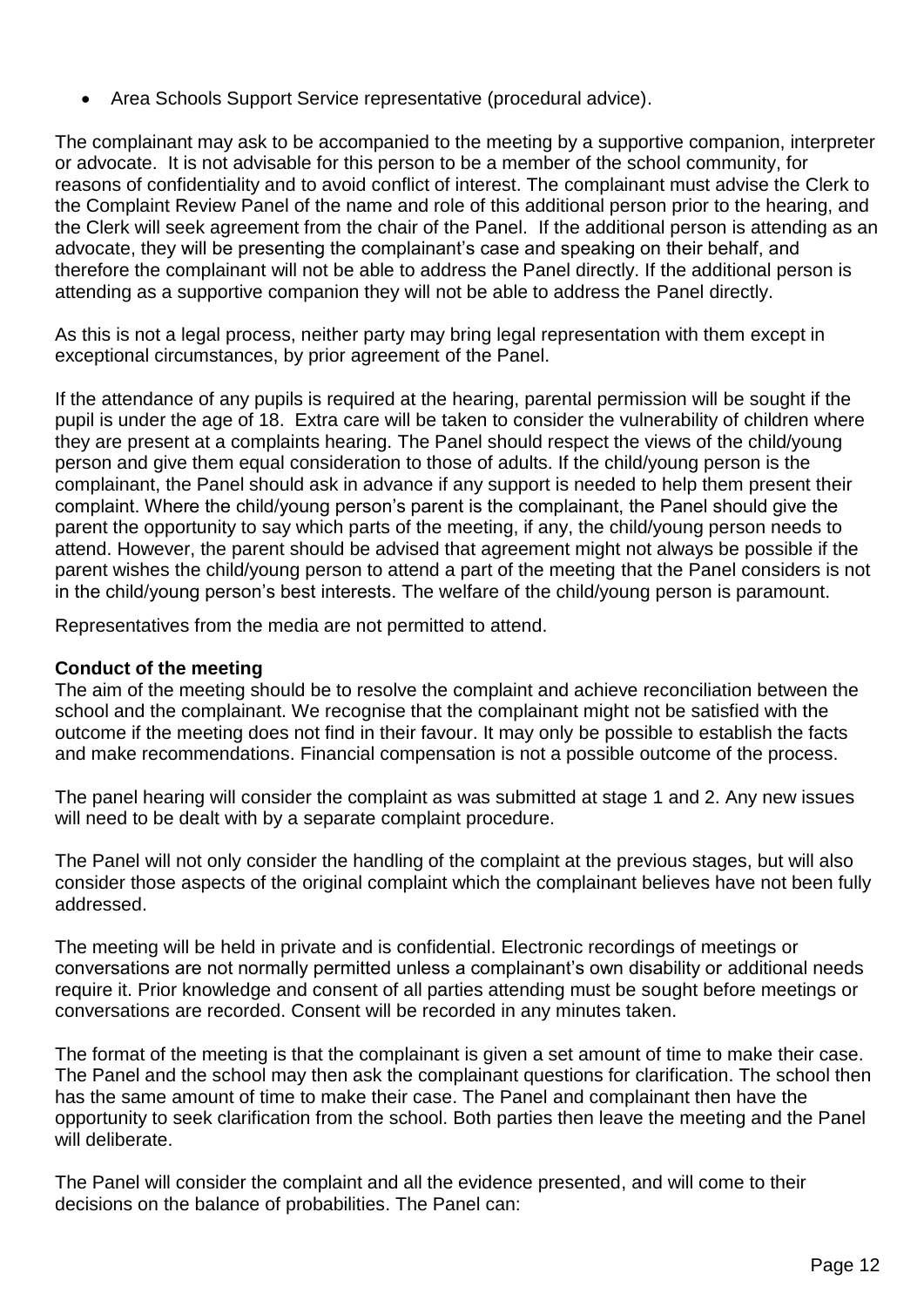- uphold the complaint in whole or in part
- dismiss the complaint in whole or in part.
- determine that all or part of the complaint is out of their scope to consider

If the complaint is upheld in whole or in part, the Panel will:

- decide on the appropriate action to be taken to resolve the complaint
- where appropriate, recommend changes to the school's systems or procedures to prevent similar issues in the future.

The Chair of the Panel will provide the complainant and Kings International College with a full explanation of their decision and the reason(s) for it, in writing, and a copy of the minutes of the Panel hearing, within **10 school days**.

The letter to the complainant will include details of how to contact the Department for Education if they believe that their complaint has been handled unreasonably or unlawfully by Kings International College.

The response will detail any actions taken to investigate the complaint and provide a full explanation of the decision made and the reason(s) for it. Where appropriate, it will include details of actions Kings International College will take to resolve the complaint.

The Panel will ensure that those findings and recommendations are sent by post, electronic mail or otherwise given to the complainant and, where relevant, the person complained about, with a copy to the Headteacher.

The complaint investigator/the Chair of the Complaint Review Panel will ensure that a copy of all relevant information relating to the complaint is kept at the school in a secure, confidential\* file, separate from staff and pupil records. This information should be retained for six years from the date of the complaint, in line with guidance from the Information and Records Management Society (*[www.irms.org.uk](http://www.irms.org.uk/)*) and in accordance with the principles of the Data Protection Act (DPA) 2018 and the General Data Protection Regulations (GDPR). The complainant should be informed that this will be done.

\* Please note that the Secretary of State or a body conducting an inspection under s 109 of the Education and Skills Act 2008 may request access to complaints documentation.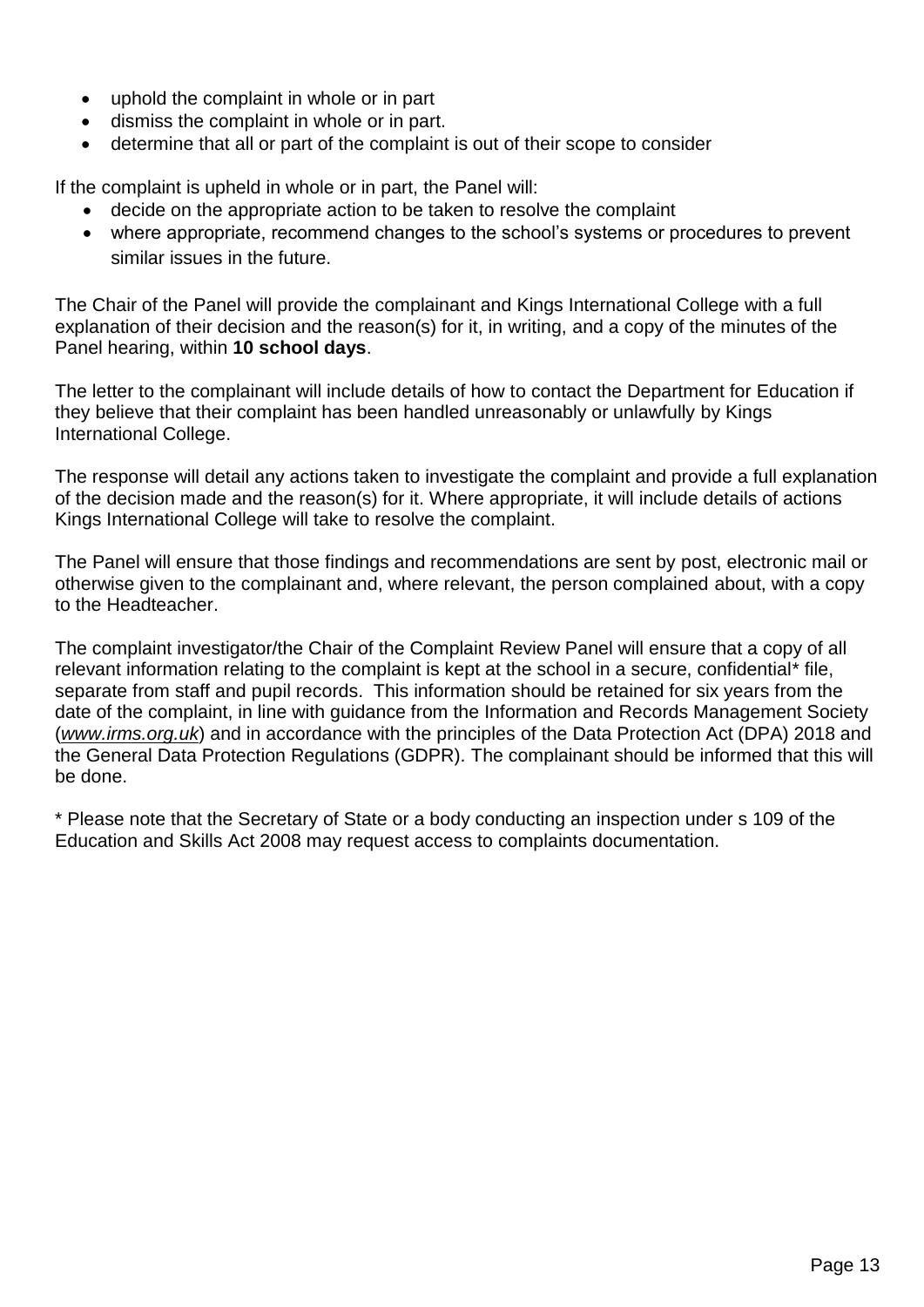## <span id="page-13-0"></span>**Complaints about governors**

If the complaint is:

- jointly about the Chair and Vice Chair or
- the entire governing body or
- the majority of the governing body

Stage 3 will be heard by a committee of governors who are independent of the school.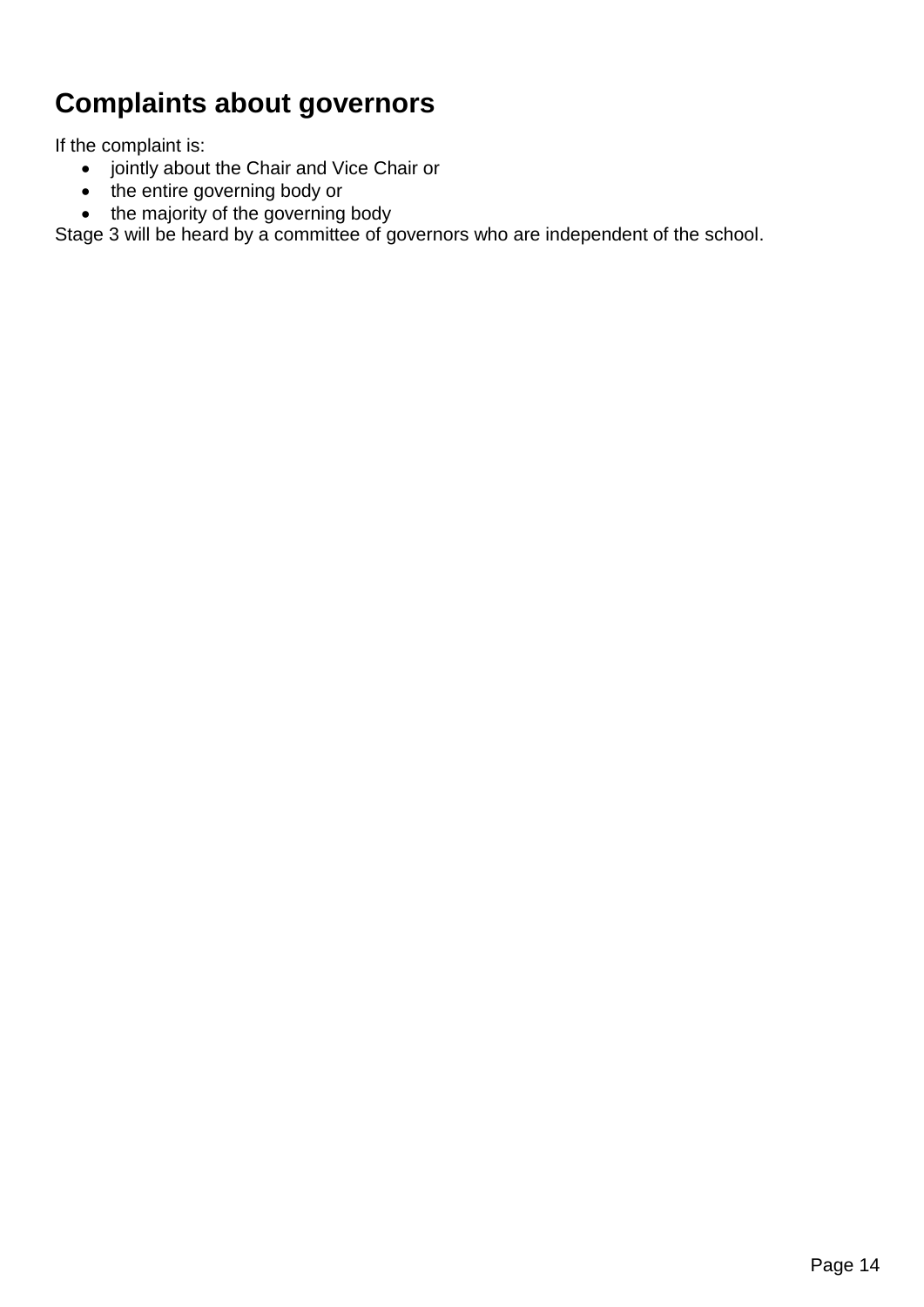## <span id="page-14-0"></span>**Next Steps**

If the complainant believes the school did not handle their complaint in accordance with the published complaints procedure or they acted unlawfully or unreasonably in the exercise of their duties under education law, they can contact the Department for Education after they have completed Stage 3.

The Department for Education will not normally reinvestigate the substance of complaints or overturn any decisions made by Kings International College. They will consider whether Kings International College has adhered to education legislation and any statutory policies connected with the complaint.

The complainant can refer their complaint to the Department for Education online at:

[www.education.gov.uk/contactus,](http://www.education.gov.uk/contactus) by telephone on 0370 000 2288 or by writing to: Department for Education Piccadilly Gate Store Street Manchester M1 2WD.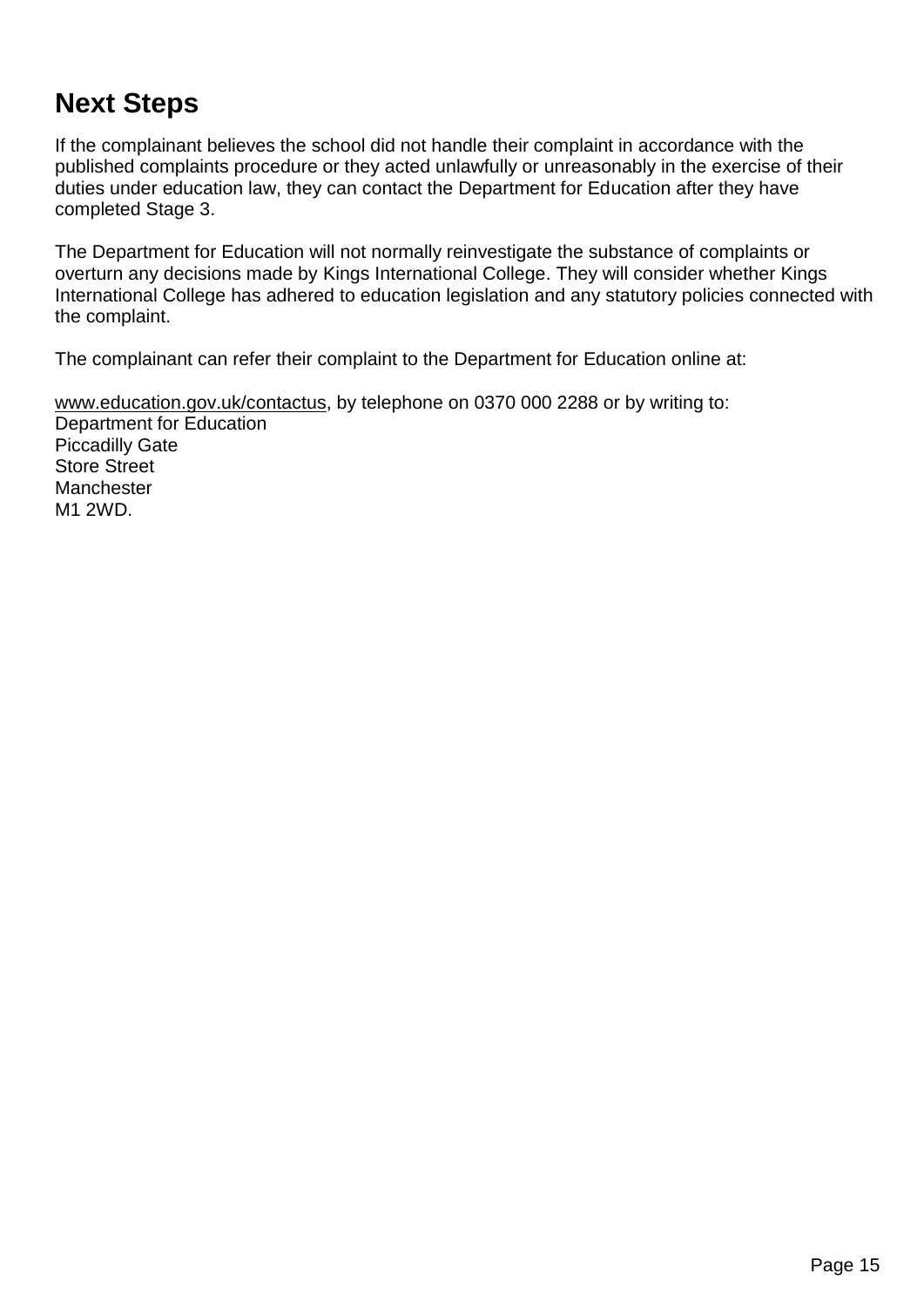# <span id="page-15-0"></span>**Roles and Responsibilities**

#### **Complainant**

The complainant will receive a more effective response to the complaint if they:

- explain the complaint in full as early as possible
- co-operate with the school in seeking a resolution to the complaint
- respond promptly to requests for information or meetings or in agreeing the details of the complaint
- ask for assistance as needed
- treat all those involved in the complaint with respect
- refrain from publicising the details of their complaint on social media and respect confidentiality.

#### **Investigator**

The investigator's role is to provide a comprehensive, open, transparent and fair consideration of the complaint through:

- sensitive and thorough discussion with the complainant to establish their perspective and desired outcomes
- interviewing staff and other people relevant to the complaint
- consideration of records and other relevant information
- analysing information
- liaising with the complainant and the Clerk as appropriate to clarify what the complainant feels would put things right.

#### **Clerk to the Stage 3 Panel Hearing**

The Clerk is the contact point for the complainant and the Panel and should:

- ensure that all people involved in the complaint procedure are aware of their legal rights and duties, including any under legislation relating to school complaints, education law, the Equality Act 2010, the Freedom of Information Act 2000, the Data Protection Act (DPA) 2018 and the General Data Protection Regulations (GDPR)
- set the date, time and venue of the meeting, ensuring that the dates are convenient to all parties (if they are invited to attend) and that the venue and proceedings are accessible
- collate any written material relevant to the complaint and send it to the parties in advance of the meeting within an agreed timescale
- record the proceedings
- circulate the minutes of the Panel hearing
- notify all parties of the Panel's decision.

#### **Panel Chair**

The Panel's chair, who is nominated in advance of the complaint meeting, will ensure that the meeting is conducted in line with the complaints procedure and best practice principles.

#### **Panel Members**

Panel members should be aware that:

- The meeting must be independent and impartial, and should be seen to be so
	- No governor may sit on the Panel if they have had a prior involvement in the complaint or in the circumstances surrounding it
	- They should read all documentation and understand the aims and purpose of the meeting.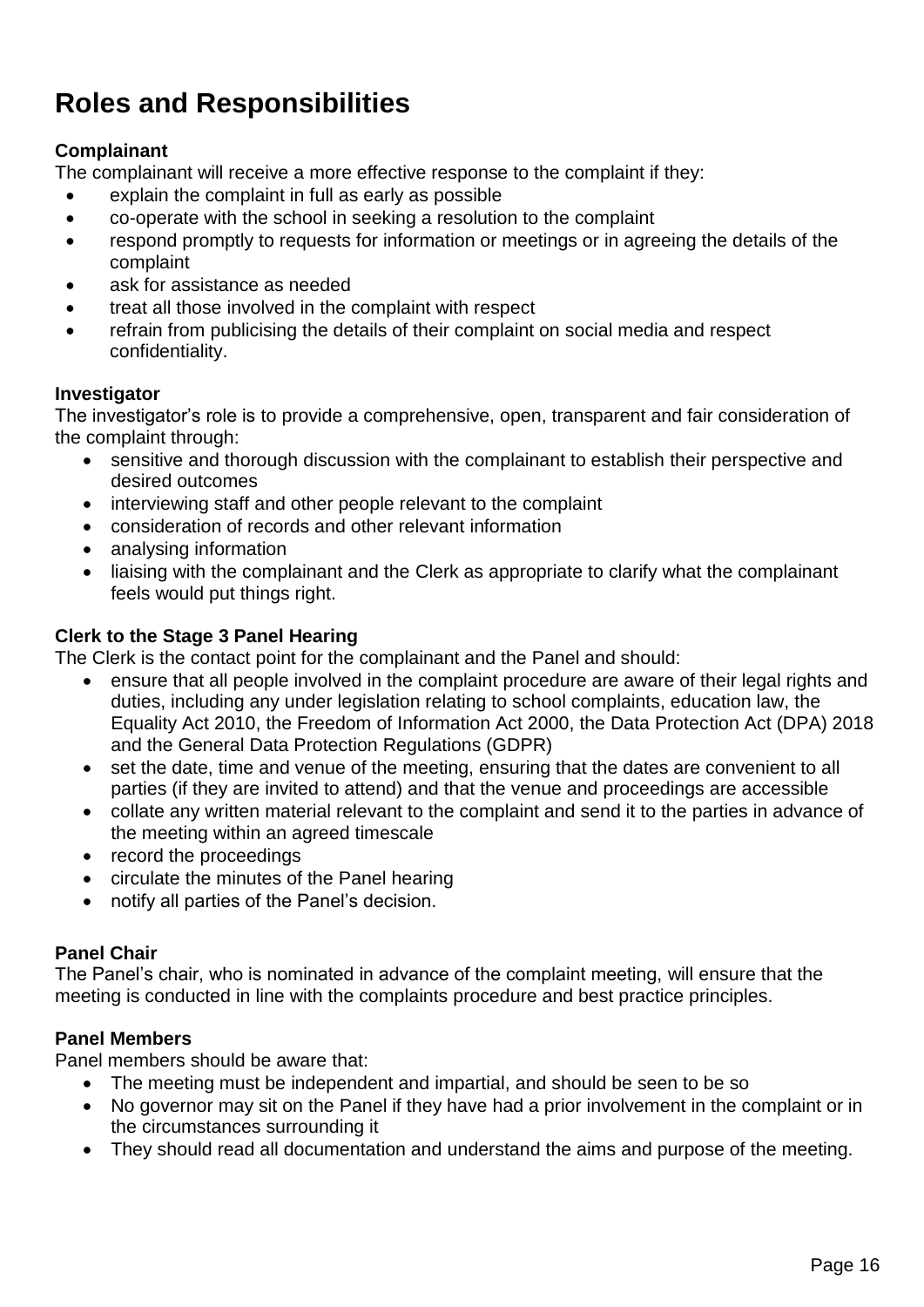## <span id="page-16-0"></span>**Procedure for managing serial and unreasonable complaints**

Kings International College is committed to dealing with all complaints fairly and impartially, and to providing a high quality service to those who complain. We will not normally limit the contact complainants have with our school. However, we do not expect our staff to tolerate unacceptable behaviour and will take action to protect staff from that behaviour, including that which is abusive, offensive or threatening.

Kings International College defines unreasonable behaviour as that which hinders our consideration of complaints because of the frequency or nature of the complainant's contact with the school, such as, if the complainant:

- refuses to articulate their complaint or specify the grounds of a complaint or the outcomes sought by raising the complaint, despite offers of assistance
- refuses to co-operate with the complaints investigation process
- refuses to accept that certain issues are not within the scope of the complaints procedure
- insists on the complaint being dealt with in ways which are incompatible with the complaints procedure or with good practice
- introduces trivial or irrelevant information which they expect to be taken into account and commented on
- raises large numbers of detailed but unimportant questions, and insists they are fully answered, often immediately and to their own timescales
- makes unjustified complaints about staff who are trying to deal with the issues, and seeks to have them replaced
- changes the basis of the complaint as the investigation proceeds
- repeatedly makes the same complaint (despite previous investigations or responses concluding that the complaint is groundless or has been addressed)
- refuses to accept the findings of the investigation into that complaint where the school's complaint procedure has been fully and properly implemented and completed including referral to the Department for Education
- seeks an unrealistic outcome
- makes excessive demands on school time by frequent, lengthy and complicated contact with staff regarding the complaint in person, in writing, by email and by telephone while the complaint is being dealt with
- uses threats to intimidate
- uses abusive, offensive or discriminatory language or violence
- knowingly provides falsified information
- publishes unacceptable information on social media or other public forums.

Complainants should try to limit their communication with the school that relates to their complaint, while the complaint is being progressed. It is not helpful if repeated correspondence is sent (either by letter, phone, email or text), as it could delay the outcome being reached.

Whenever possible, the Headteacher or Chair of Governors will discuss any concerns with the complainant informally before determining that they may be acting "unreasonably".

If the behaviour continues, the Headteacher will write to the complainant explaining that their behaviour is unreasonable and ask them to change it. For complainants who excessively contact Kings International College causing a significant level of disruption, we may specify methods of communication and limit the number of contacts in a communication plan. This will be reviewed after six months.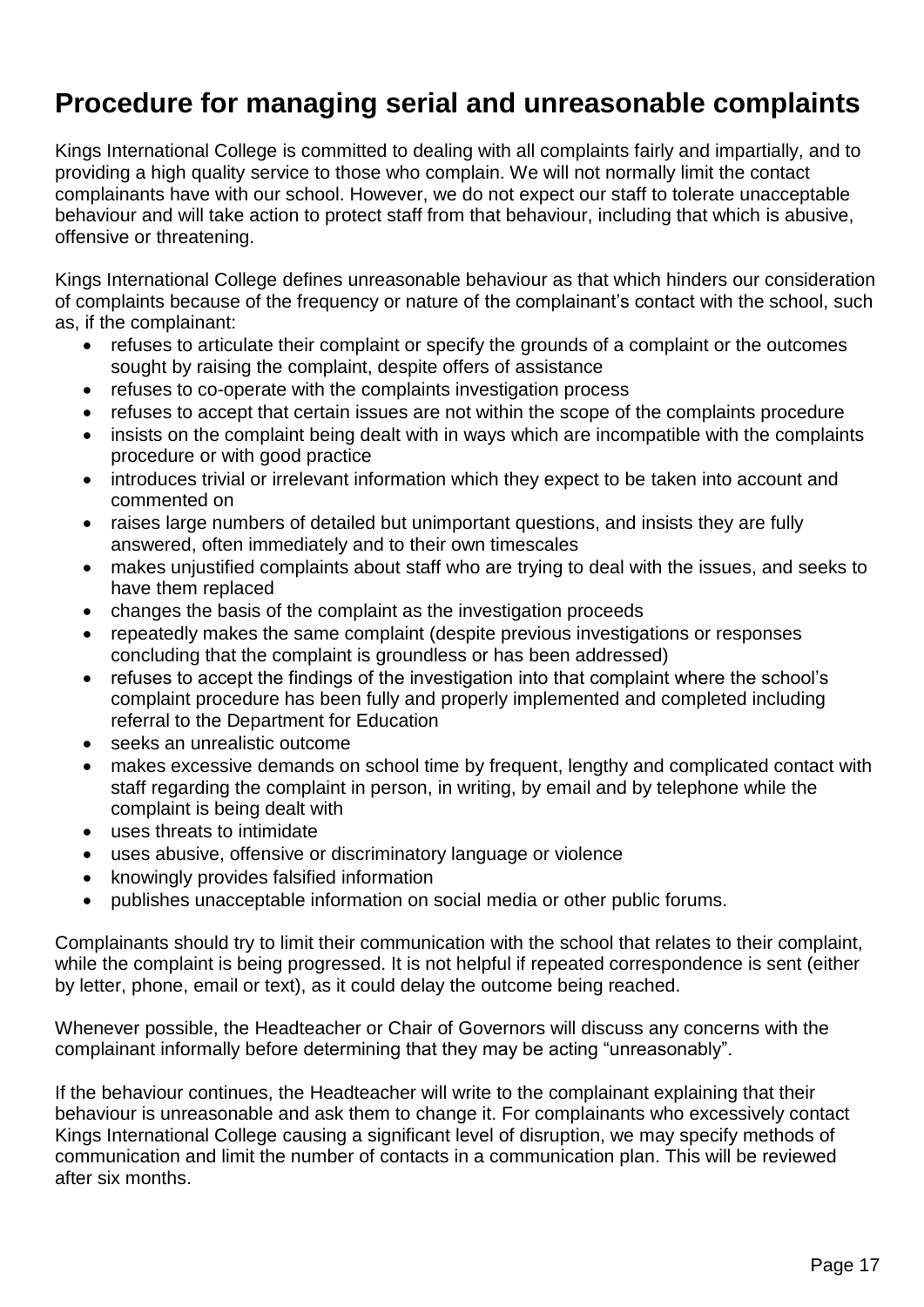In response to any serious incident of aggression or violence, we will immediately inform the police and communicate our actions in writing. This may include barring an individual from Kings International College.

### <span id="page-17-0"></span>**Procedure for managing complaint campaigns**

In the rare event that the school receives a large volume of complaints all based on the same subject, from complainants unconnected with the school, we will either send a template response to all complainants or publish a single response on the school's website.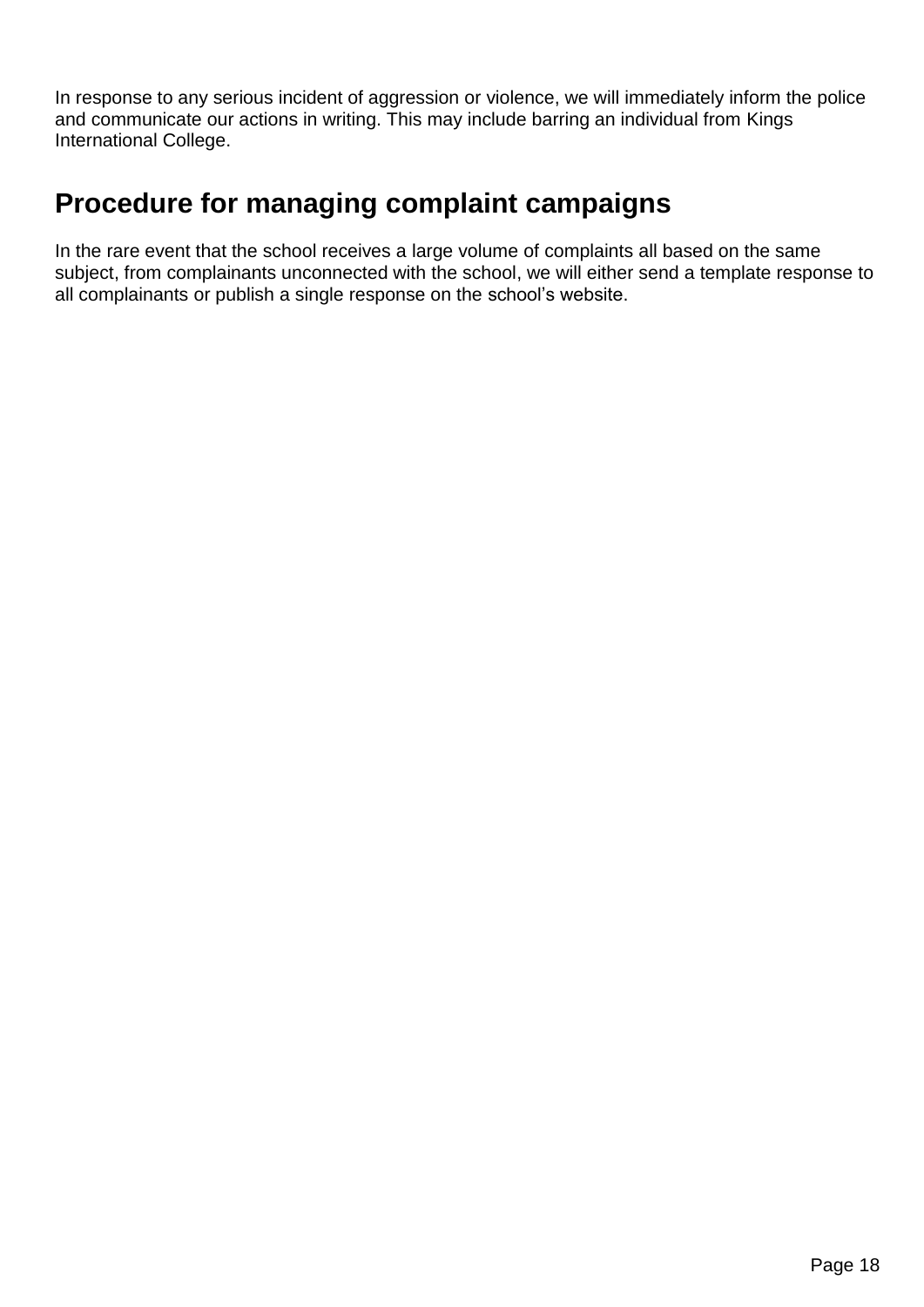# <span id="page-18-0"></span>**Area Schools Support Service**

The role of the Area Schools Support Service is to provide impartial advice and guidance to school staff, governors and complainants at all stages of the complaints process.\*

*\*For those schools which purchase the service.*

| <b>North East Surrey</b>                     | <b>North West Surrey</b>                |  |  |
|----------------------------------------------|-----------------------------------------|--|--|
| (Elmbridge, Epsom & Ewell, Spelthorne)       | (Runnymede, Surrey Heath, Woking)       |  |  |
| <b>Caroline Marden</b>                       | <b>Kate Prince</b>                      |  |  |
| <b>Area Schools Officer</b>                  | <b>Area Schools Officer</b>             |  |  |
| Telephone: 01372 833412                      | Telephone: 01483 518104                 |  |  |
| Email: caroline.marden@surreycc.gov.uk       | Email: kate.prince@surreycc.gov.uk      |  |  |
| <b>Mariette Masters</b>                      | <b>Natalie Cull</b>                     |  |  |
| <b>Area Schools Assistant</b>                | <b>Area Schools Assistant</b>           |  |  |
| Telephone: 01372 833412                      | Telephone: 01483 518106                 |  |  |
| Email: mariette.masters@surreycc.gov.uk      | Email: natalie.cull@surreycc.gov.uk     |  |  |
| Esher Civic Centre, High Street,             | Quadrant Court, Guildford Rd,           |  |  |
| Esher, Surrey KT10 9SD                       | Woking, Surrey GU22 7QQ                 |  |  |
| <b>South East Surrey</b>                     | <b>South West Surrey</b>                |  |  |
| (Mole Valley, Reigate & Banstead, Tandridge) | (Guildford and Waverley)                |  |  |
| Ann Panton                                   | Jane van den Broeke                     |  |  |
| <b>Area Schools Officer</b>                  | <b>Area Schools Officer</b>             |  |  |
| Telephone: 01737 737960                      | Telephone: 01483 517835                 |  |  |
| Email: ann.panton@surreycc.gov.uk            | Email:jane.vandenbroeke@surreycc.gov.uk |  |  |
| <b>Sally Pickford</b>                        | <b>Yvonne Girdler</b>                   |  |  |
| <b>Area Schools Assistant</b>                | <b>Area Schools Assistant</b>           |  |  |
| Telephone: 01737 737961                      | Telephone: 01483 517835                 |  |  |
| Email: sally.pickford@surreycc.gov.uk        | Email: yvonne.girdler@surreycc.gov.uk   |  |  |
| Consort House, 5-7 Queensway,                | Quadrant Court, Guildford Rd,           |  |  |
| Redhill, Surrey RH1 1YB                      | Woking, Surrey GU22 7QQ                 |  |  |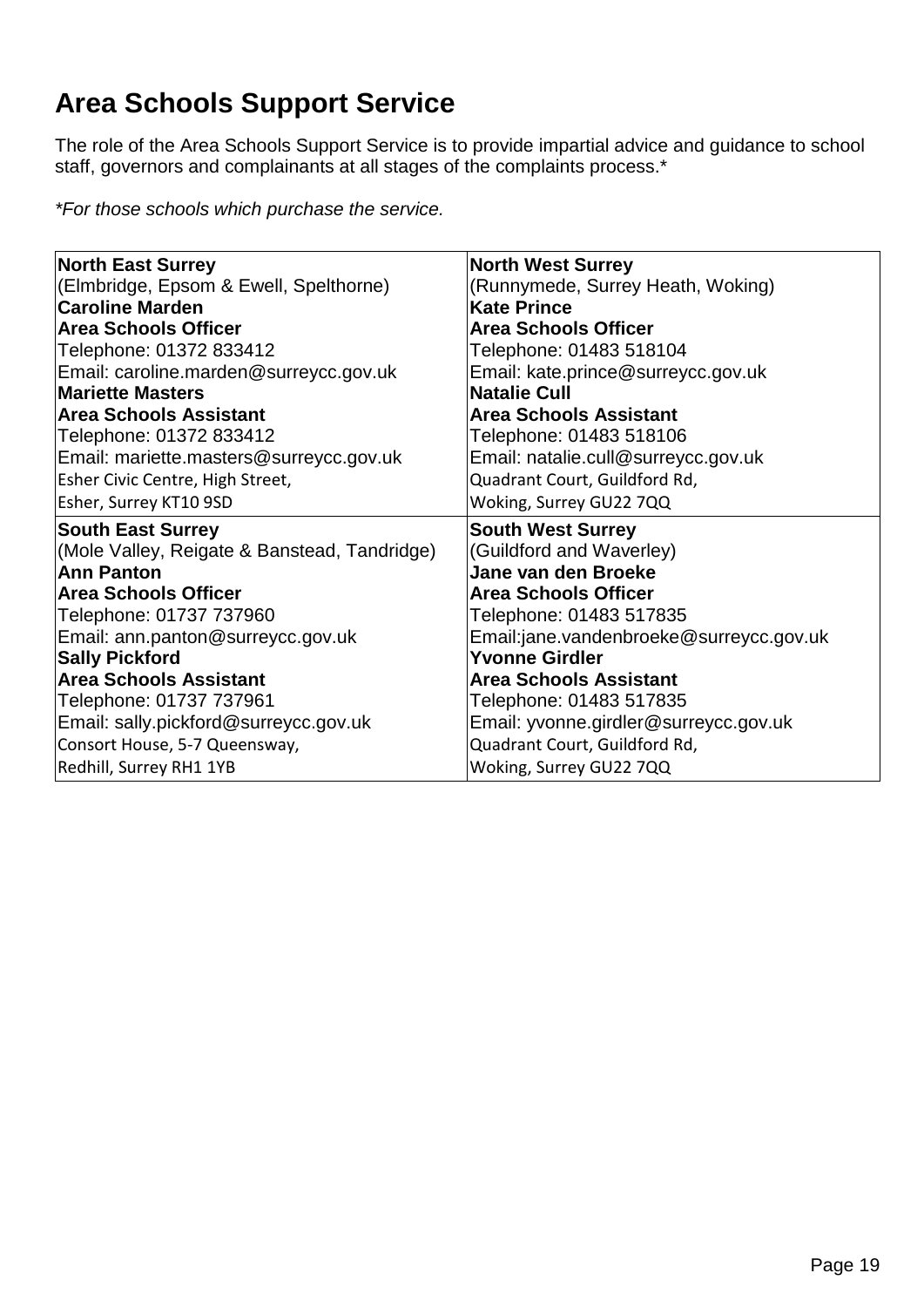## <span id="page-19-0"></span>**Appendix A – School contact details**

Kings International College *Watchetts Drive Camberley Surrey GU15 2PQ*

*01276 683539*

*pa@kings-international.co.uk*

*Please contact the Headteacher, Mrs J. Luhman, at pa@kings-international.co.uk*

*Contact details for Chair of Governors Ms J. Tuck cog@kings-international.co.uk*

*Contact details for Clerk to the Governing Body Mrs J. Morgan j.morgan@kings-international.co.uk*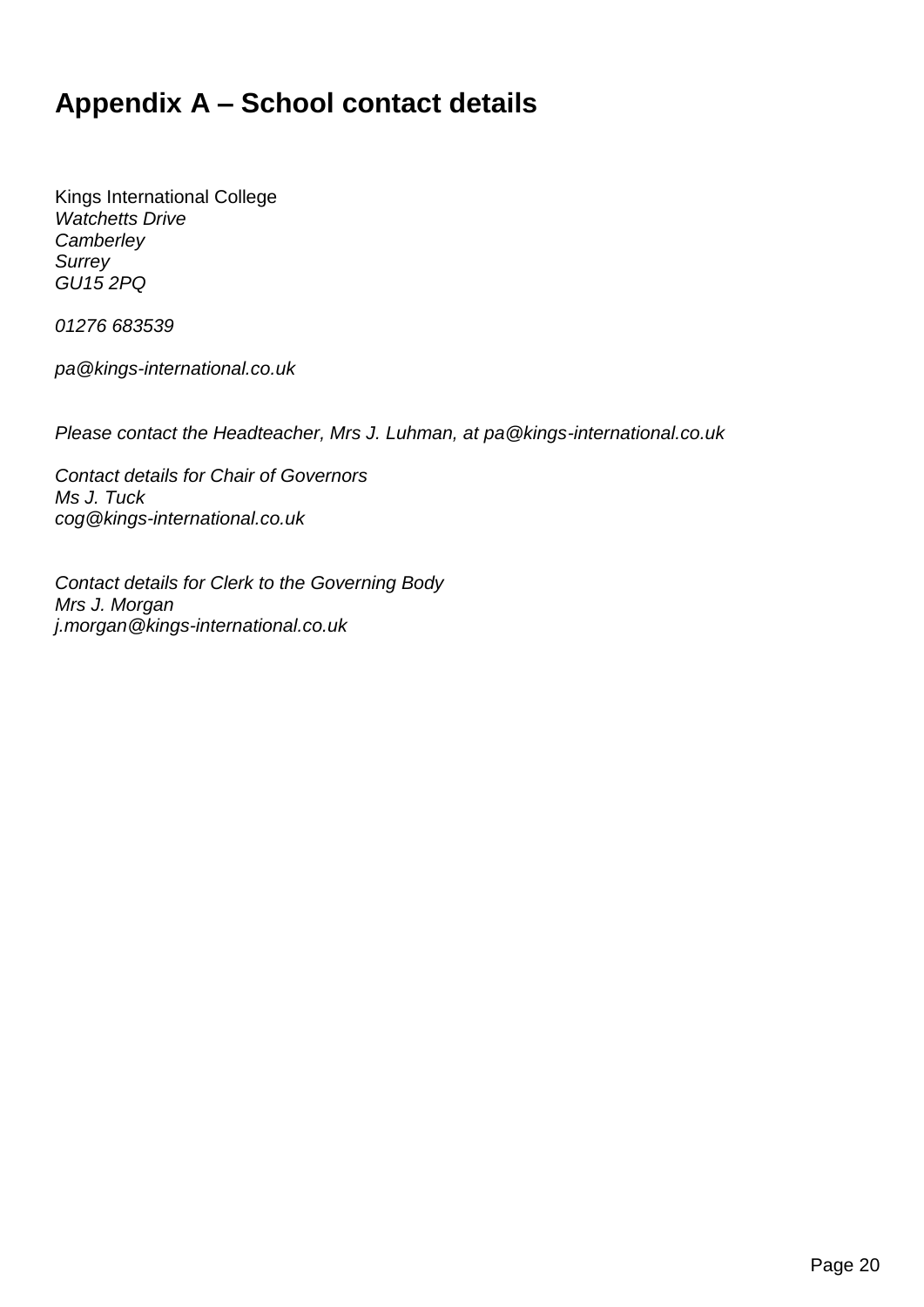## <span id="page-20-0"></span>**Appendix B – Complaint form**

Please complete and return to Mrs J. Morgan who will acknowledge receipt and explain what action will be taken.

|                | Your name:                                                               |                                                                  |
|----------------|--------------------------------------------------------------------------|------------------------------------------------------------------|
|                | Pupil's name (if relevant):                                              |                                                                  |
|                | Your relationship to the pupil (if relevant):                            |                                                                  |
|                | <b>Contact details:</b>                                                  |                                                                  |
|                |                                                                          |                                                                  |
|                | Please give details of your complaint (adding extra pages if necessary): |                                                                  |
|                | No. Details of issue                                                     | What action has been taken to<br>resolve the matter and by whom? |
| 1              |                                                                          |                                                                  |
|                |                                                                          |                                                                  |
|                |                                                                          |                                                                  |
|                |                                                                          |                                                                  |
| $\overline{2}$ |                                                                          |                                                                  |
|                |                                                                          |                                                                  |
|                |                                                                          |                                                                  |
|                |                                                                          |                                                                  |
|                |                                                                          |                                                                  |
| $\mathbf{3}$   |                                                                          |                                                                  |
|                |                                                                          |                                                                  |
|                |                                                                          |                                                                  |
|                |                                                                          |                                                                  |
| etc            |                                                                          |                                                                  |
|                |                                                                          |                                                                  |
|                |                                                                          |                                                                  |
|                |                                                                          |                                                                  |
|                |                                                                          |                                                                  |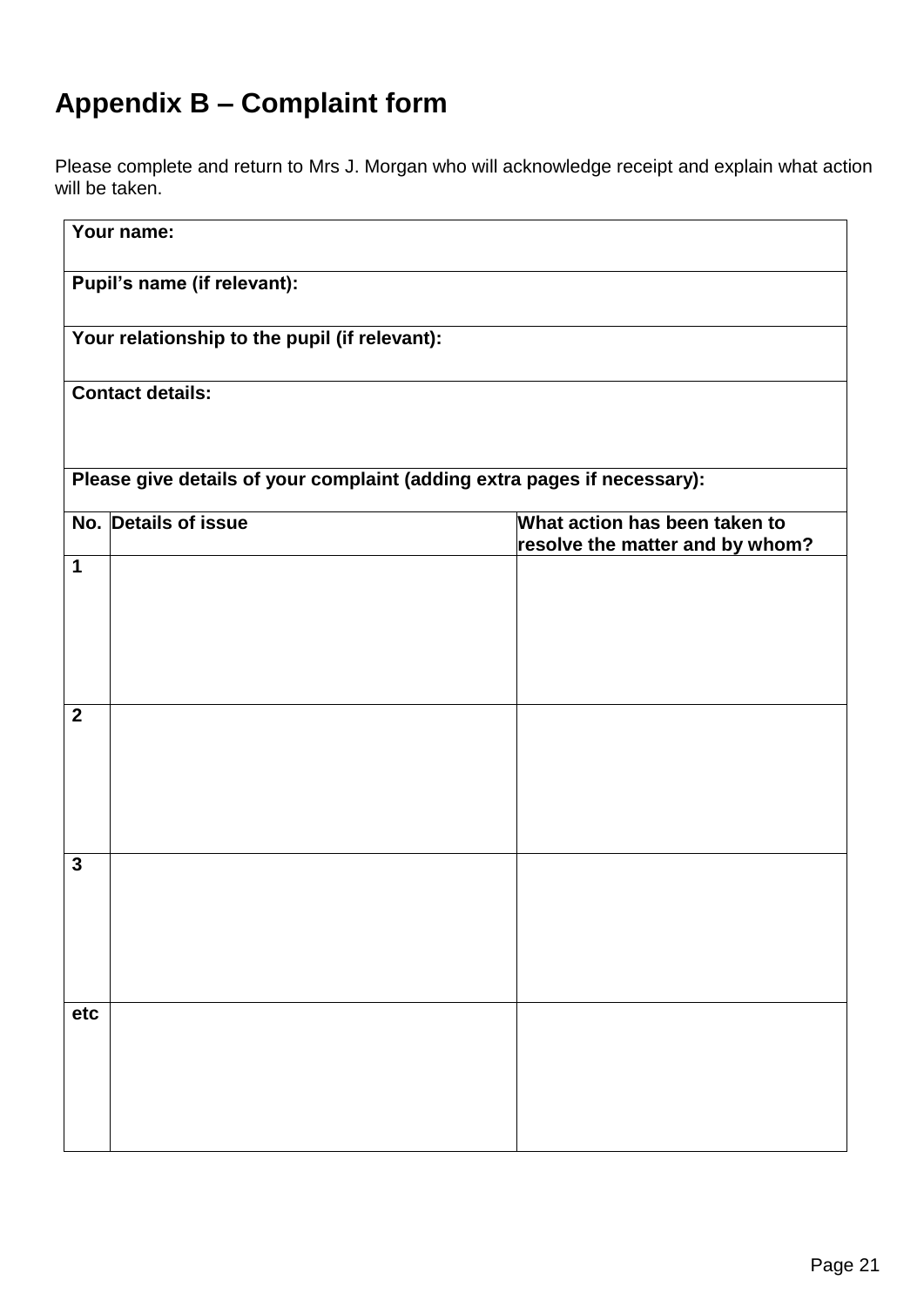| What actions do you feel might resolve the problem at this stage? |  |  |  |  |
|-------------------------------------------------------------------|--|--|--|--|
|-------------------------------------------------------------------|--|--|--|--|

**Are you attaching any paperwork? If so, please give details.**

#### **Signature:**

**Date:**

**Official use**

**Date acknowledgement sent and by whom:**

**Stage:** 

**Complaint referred to:**

#### **Action taken:**

**Date:**